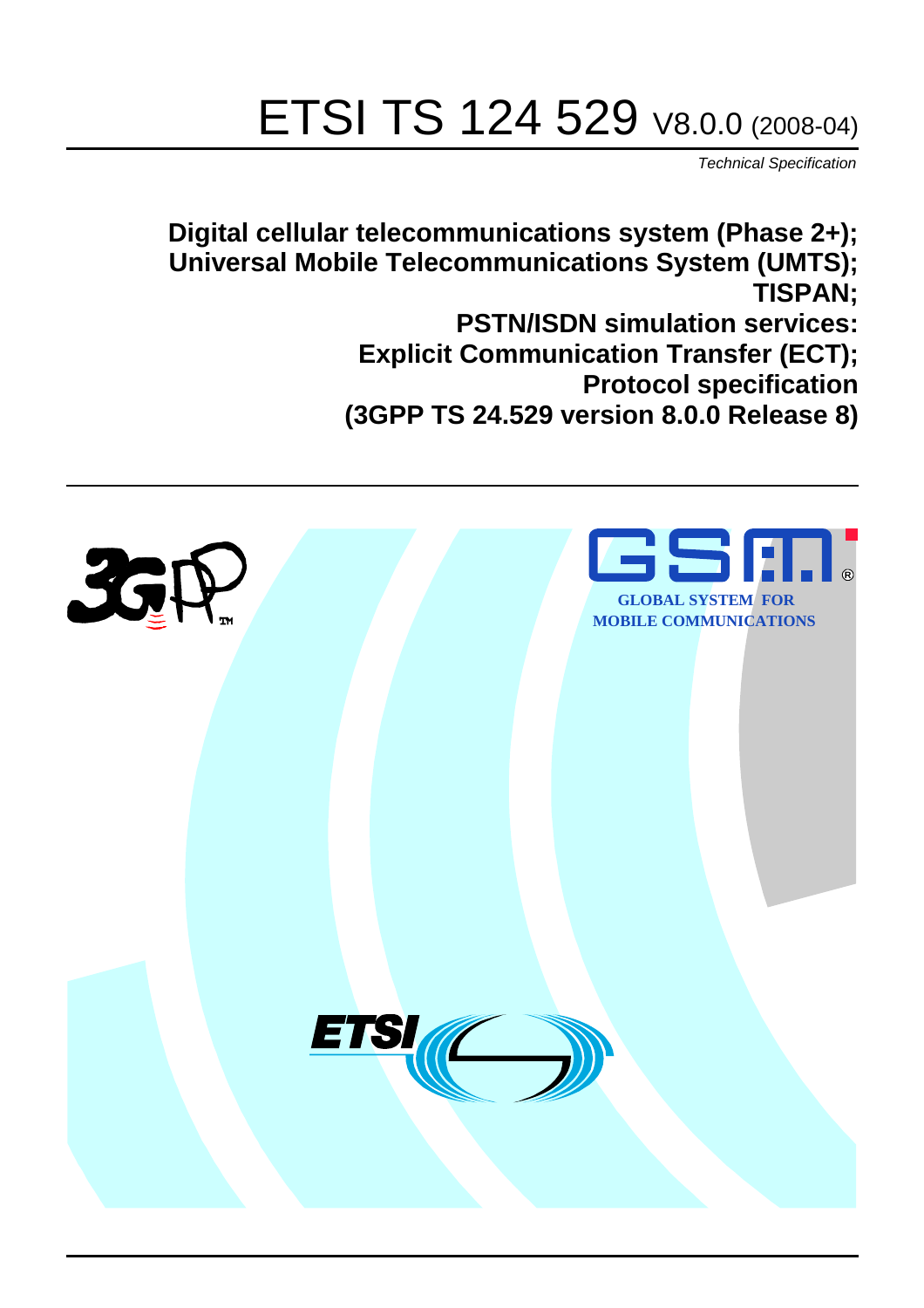Reference DTS/TSGC-0124529v800

> Keywords GSM, UMTS

#### *ETSI*

#### 650 Route des Lucioles F-06921 Sophia Antipolis Cedex - FRANCE

Tel.: +33 4 92 94 42 00 Fax: +33 4 93 65 47 16

Siret N° 348 623 562 00017 - NAF 742 C Association à but non lucratif enregistrée à la Sous-Préfecture de Grasse (06) N° 7803/88

#### *Important notice*

Individual copies of the present document can be downloaded from: [http://www.etsi.org](http://www.etsi.org/)

The present document may be made available in more than one electronic version or in print. In any case of existing or perceived difference in contents between such versions, the reference version is the Portable Document Format (PDF). In case of dispute, the reference shall be the printing on ETSI printers of the PDF version kept on a specific network drive within ETSI Secretariat.

Users of the present document should be aware that the document may be subject to revision or change of status. Information on the current status of this and other ETSI documents is available at <http://portal.etsi.org/tb/status/status.asp>

If you find errors in the present document, please send your comment to one of the following services: [http://portal.etsi.org/chaircor/ETSI\\_support.asp](http://portal.etsi.org/chaircor/ETSI_support.asp)

#### *Copyright Notification*

No part may be reproduced except as authorized by written permission. The copyright and the foregoing restriction extend to reproduction in all media.

> © European Telecommunications Standards Institute 2008. All rights reserved.

**DECT**TM, **PLUGTESTS**TM, **UMTS**TM, **TIPHON**TM, the TIPHON logo and the ETSI logo are Trade Marks of ETSI registered for the benefit of its Members.

**3GPP**TM is a Trade Mark of ETSI registered for the benefit of its Members and of the 3GPP Organizational Partners.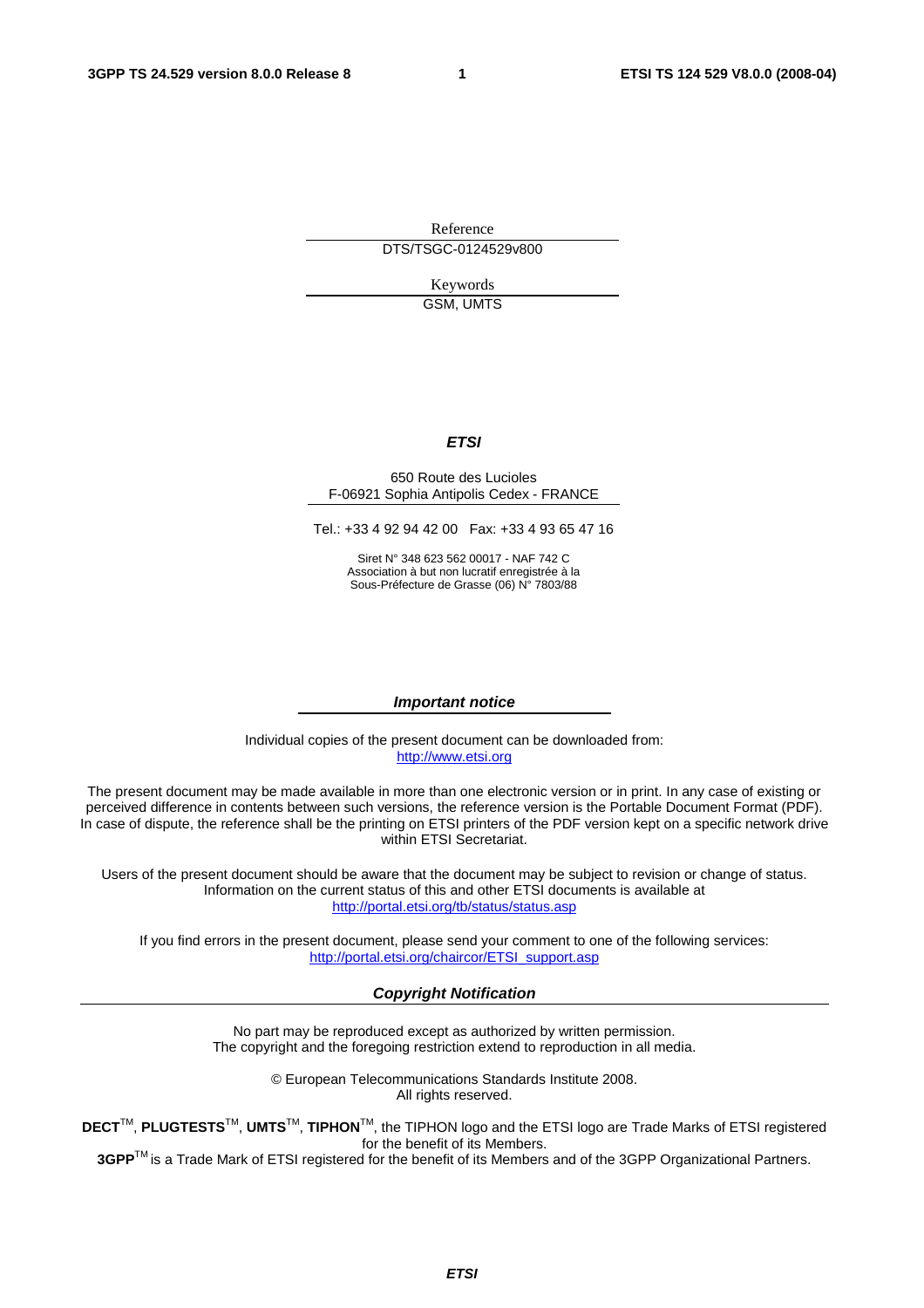# Intellectual Property Rights

IPRs essential or potentially essential to the present document may have been declared to ETSI. The information pertaining to these essential IPRs, if any, is publicly available for **ETSI members and non-members**, and can be found in ETSI SR 000 314: *"Intellectual Property Rights (IPRs); Essential, or potentially Essential, IPRs notified to ETSI in respect of ETSI standards"*, which is available from the ETSI Secretariat. Latest updates are available on the ETSI Web server ([http://webapp.etsi.org/IPR/home.asp\)](http://webapp.etsi.org/IPR/home.asp).

Pursuant to the ETSI IPR Policy, no investigation, including IPR searches, has been carried out by ETSI. No guarantee can be given as to the existence of other IPRs not referenced in ETSI SR 000 314 (or the updates on the ETSI Web server) which are, or may be, or may become, essential to the present document.

## Foreword

This Technical Specification (TS) has been produced by ETSI 3rd Generation Partnership Project (3GPP).

The present document may refer to technical specifications or reports using their 3GPP identities, UMTS identities or GSM identities. These should be interpreted as being references to the corresponding ETSI deliverables.

The cross reference between GSM, UMTS, 3GPP and ETSI identities can be found under [http://webapp.etsi.org/key/queryform.asp.](http://webapp.etsi.org/key/queryform.asp)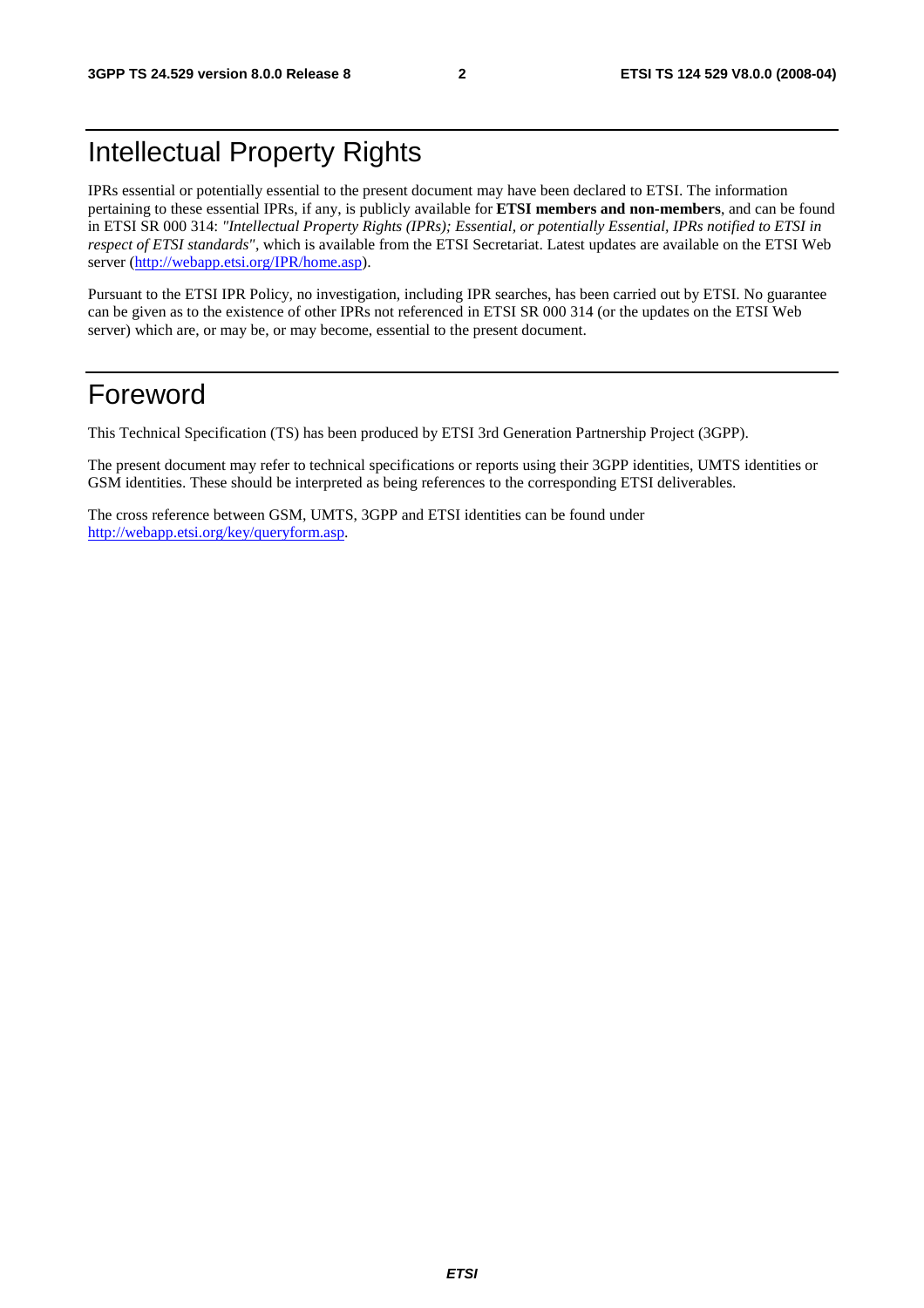$\mathbf{3}$ 

# Contents

| 1                    |  |  |  |  |
|----------------------|--|--|--|--|
| $\overline{2}$       |  |  |  |  |
| 2.1                  |  |  |  |  |
| 2.2                  |  |  |  |  |
| 3                    |  |  |  |  |
| 3.1                  |  |  |  |  |
| 3.2                  |  |  |  |  |
| 4                    |  |  |  |  |
| 4.1                  |  |  |  |  |
| 4.2                  |  |  |  |  |
| 4.2.1                |  |  |  |  |
| 4.3<br>4.3.1         |  |  |  |  |
| 4.3.2                |  |  |  |  |
| 4.3.3                |  |  |  |  |
| 4.3.4                |  |  |  |  |
| 4.4                  |  |  |  |  |
| 4.5                  |  |  |  |  |
| 4.5.1                |  |  |  |  |
| 4.5.1A               |  |  |  |  |
| 4.5.1B<br>4.5.2      |  |  |  |  |
| 4.5.2.1              |  |  |  |  |
| 4.5.2.2              |  |  |  |  |
| 4.5.2.3              |  |  |  |  |
| 4.5.2.4              |  |  |  |  |
| 4.5.2.4.1            |  |  |  |  |
| 4.5.2.4.2            |  |  |  |  |
| 4.5.2.5              |  |  |  |  |
| 4.5.2.6<br>4.5.2.7   |  |  |  |  |
| 4.5.2.7.0            |  |  |  |  |
| 4.5.2.7.1            |  |  |  |  |
| 4.5.2.7.2            |  |  |  |  |
| 4.5.2.7.3            |  |  |  |  |
| 4.5.2.8              |  |  |  |  |
| 4.5.2.9              |  |  |  |  |
| 4.5.2.10<br>4.5.2.11 |  |  |  |  |
| 4.5.2.12             |  |  |  |  |
| 4.5.2.13             |  |  |  |  |
| 4.5.2.14             |  |  |  |  |
| 4.5.2.15             |  |  |  |  |
| 4.5.2.16             |  |  |  |  |
| 4.5.2.17             |  |  |  |  |
| 4.6                  |  |  |  |  |
| 4.6.1                |  |  |  |  |
| 4.6.2<br>4.6.3       |  |  |  |  |
| 4.6.4                |  |  |  |  |
|                      |  |  |  |  |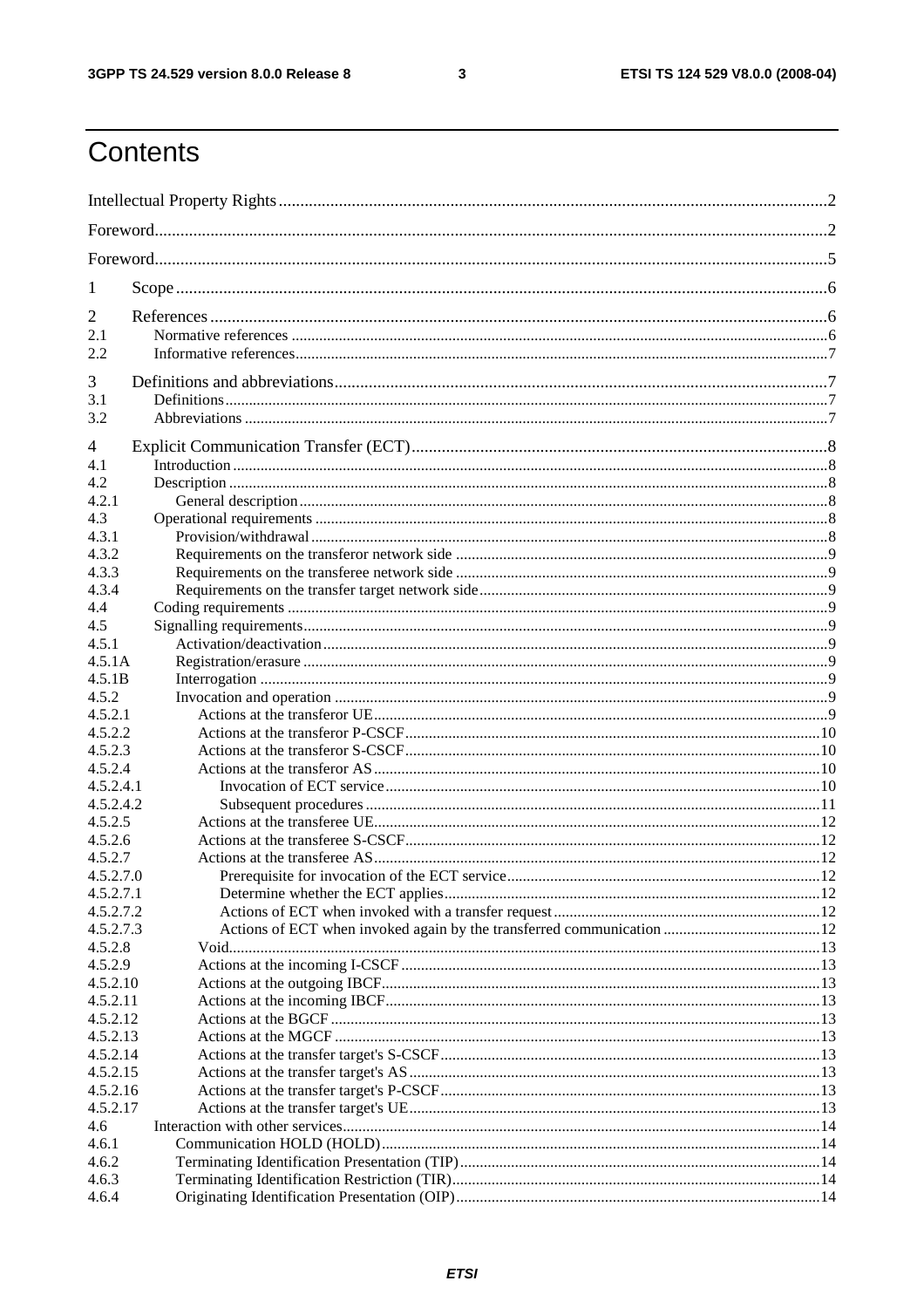| 4.6.5    |                               |                                                                                    |  |  |  |
|----------|-------------------------------|------------------------------------------------------------------------------------|--|--|--|
| 4.6.6    |                               |                                                                                    |  |  |  |
| 4.6.7    |                               |                                                                                    |  |  |  |
| 4.6.8    |                               |                                                                                    |  |  |  |
| 4.6.9    |                               | Anonymous Communication Rejection and Communication Barring (ACR/CB) 15            |  |  |  |
| 4.6.10   |                               |                                                                                    |  |  |  |
| 4.6.10.1 |                               | Determine whether a previously transferred communication is transferred again 15   |  |  |  |
| 4.6.10.2 |                               |                                                                                    |  |  |  |
| 4.6.10.3 |                               | Actions when this ECT instance is invoked again by the transferred communication15 |  |  |  |
| 4.7      |                               |                                                                                    |  |  |  |
| 4.7.1    |                               |                                                                                    |  |  |  |
| 4.7.2    |                               |                                                                                    |  |  |  |
| 4.7.3    |                               |                                                                                    |  |  |  |
| 4.8      |                               |                                                                                    |  |  |  |
| 4.9      |                               |                                                                                    |  |  |  |
|          | <b>Annex A (informative):</b> |                                                                                    |  |  |  |
| A.1      |                               |                                                                                    |  |  |  |
| A.2      |                               |                                                                                    |  |  |  |
|          | <b>Annex B</b> (informative): |                                                                                    |  |  |  |
| B.1      |                               |                                                                                    |  |  |  |
|          | <b>Annex C</b> (informative): |                                                                                    |  |  |  |
| C.1      |                               |                                                                                    |  |  |  |
| C.2      |                               |                                                                                    |  |  |  |
|          | <b>Annex D</b> (informative): |                                                                                    |  |  |  |
|          | <b>Annex E</b> (informative): |                                                                                    |  |  |  |
|          |                               |                                                                                    |  |  |  |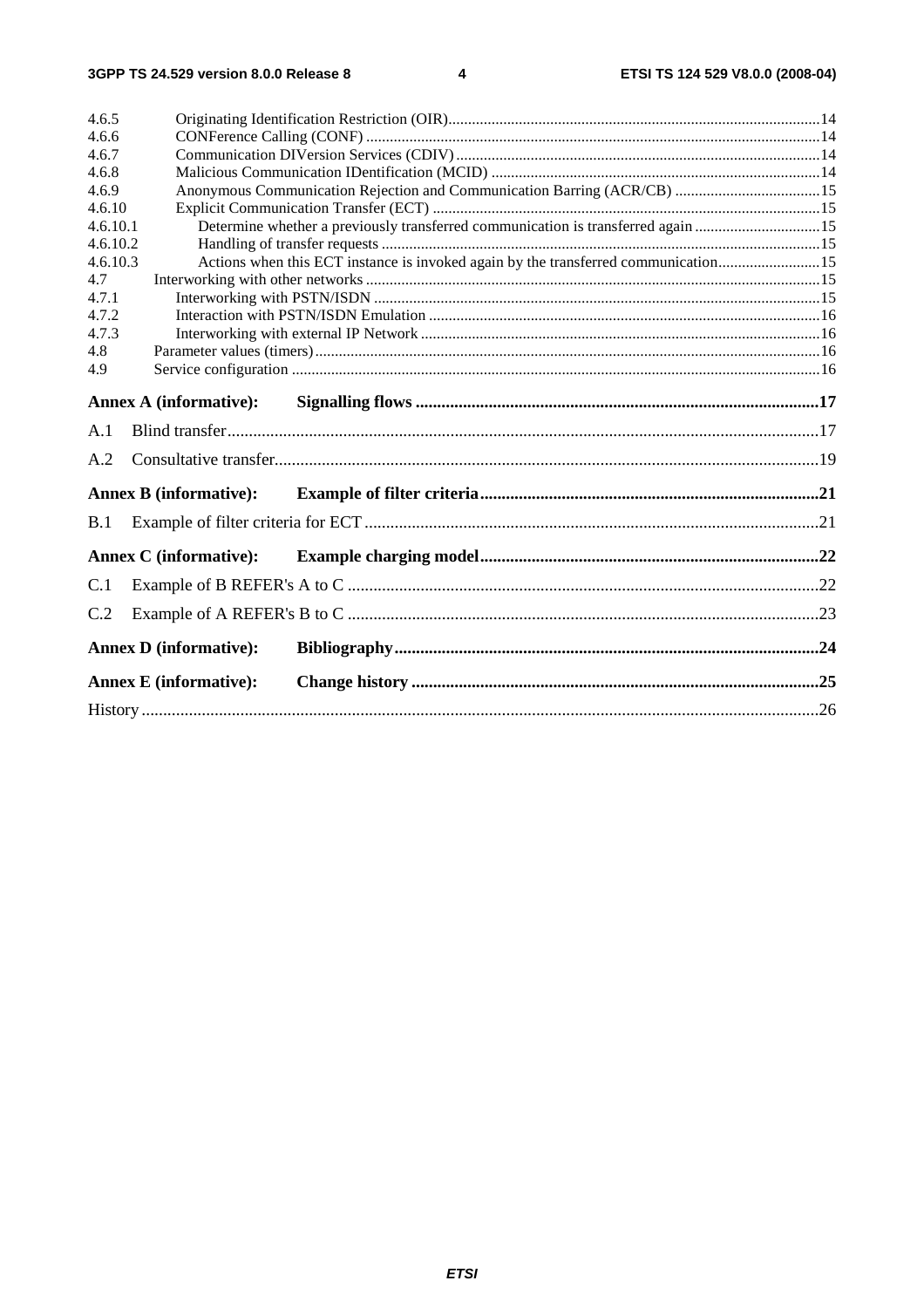# Foreword

This Technical Specification (TS) was been produced by ETSI Technical Committee Telecommunications and Internet converged Services and Protocols for Advanced Networking (TISPAN) and originally published as ETSI TS 183 029 [11]. It was transferred to the 3rd Generation Partnership Project (3GPP) in in January 2008.

The contents of the present document are subject to continuing work within the TSG and may change following formal TSG approval. Should the TSG modify the contents of the present document, it will be re-released by the TSG with an identifying change of release date and an increase in version number as follows:

Version x.y.z

where:

- x the first digit:
	- 1 presented to TSG for information;
	- 2 presented to TSG for approval;
	- 3 or greater indicates TSG approved document under change control.
- y the second digit is incremented for all changes of substance, i.e. technical enhancements, corrections, updates, etc.
- z the third digit is incremented when editorial only changes have been incorporated in the document.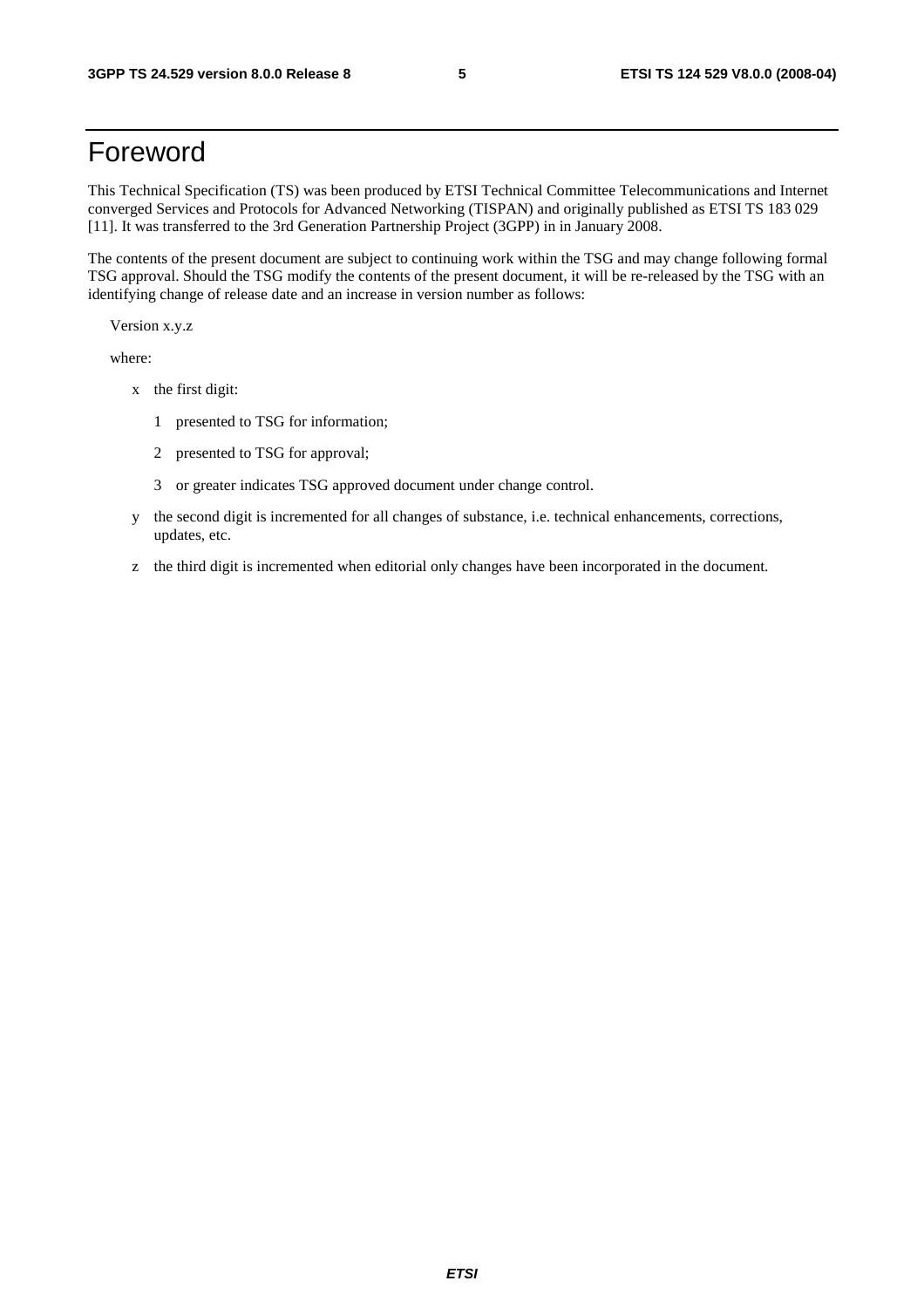# 1 Scope

The present document specifies the stage three (protocol description) of the Explicit Communication transfer (ECT) simulation service, based on stage one and two of the ISDN ECT supplementary service. Within the Next Generation Network (NGN) the stage 3 description is specified using the IP Multimedia Call Control Protocol based on Session Initiation Protocol (SIP) and Session Description Protocol (SDP).

# 2 References

The following documents contain provisions which, through reference in this text, constitute provisions of the present document.

- References are either specific (identified by date of publication, edition number, version number, etc.) or non-specific.
- For a specific reference, subsequent revisions do not apply.
- For a non-specific reference, the latest version applies. In the case of a reference to a 3GPP document (including a GSM document), a non-specific reference implicitly refers to the latest version of that document *in the same Release as the present document*.

Referenced documents which are not found to be publicly available in the expected location might be found at http://docbox.etsi.org/Reference.

For online referenced documents, information sufficient to identify and locate the source shall be provided. Preferably, the primary source of the referenced document should be cited, in order to ensure traceability. Furthermore, the reference should, as far as possible, remain valid for the expected life of the document. The reference shall include the method of access to the referenced document and the full network address, with the same punctuation and use of upper case and lower case letters.

NOTE: While any hyperlinks included in this clause were valid at the time of publication ETSI cannot guarantee their long term validity.

### 2.1 Normative references

The following referenced documents are indispensable for the application of the present document. For dated references, only the edition cited applies. For non-specific references, the latest edition of the referenced document (including any amendments) applies.

| $\lceil 1 \rceil$ | ETSI ES 283 003: "Telecommunications and Internet converged Services and Protocols for<br>Advanced Networking (TISPAN); IP Multimedia Call Control Protocol based on Session<br>Initiation Protocol (SIP) and Session Description Protocol (SDP) Stage 3<br>[3GPP TS $24.229$ [Release 7], modified]". |
|-------------------|--------------------------------------------------------------------------------------------------------------------------------------------------------------------------------------------------------------------------------------------------------------------------------------------------------|
| $\lceil 2 \rceil$ | IETF RFC 3515: "The Session Initiation Protocol (SIP) Refer Method".                                                                                                                                                                                                                                   |
| $\lceil 3 \rceil$ | IETF RFC 3892: "The Session Initiation Protocol (SIP) Referred-By Mechanism".                                                                                                                                                                                                                          |
| $[4]$             | IETF RFC 3891: "The Session Initiation Protocol (SIP) "Replaces" Header".                                                                                                                                                                                                                              |

- [5] ETSI ES 283 027: "Telecommunications and Internet converged Services and Protocols for Advanced Networking (TISPAN); Endorsement of the SIP-ISUP Interworking between the IP Multimedia (IM) Core Network (CN) subsystem and Circuit Switched (CS) networks".
- [6] IETF RFC 3261: "SIP: Session Initiation Protocol".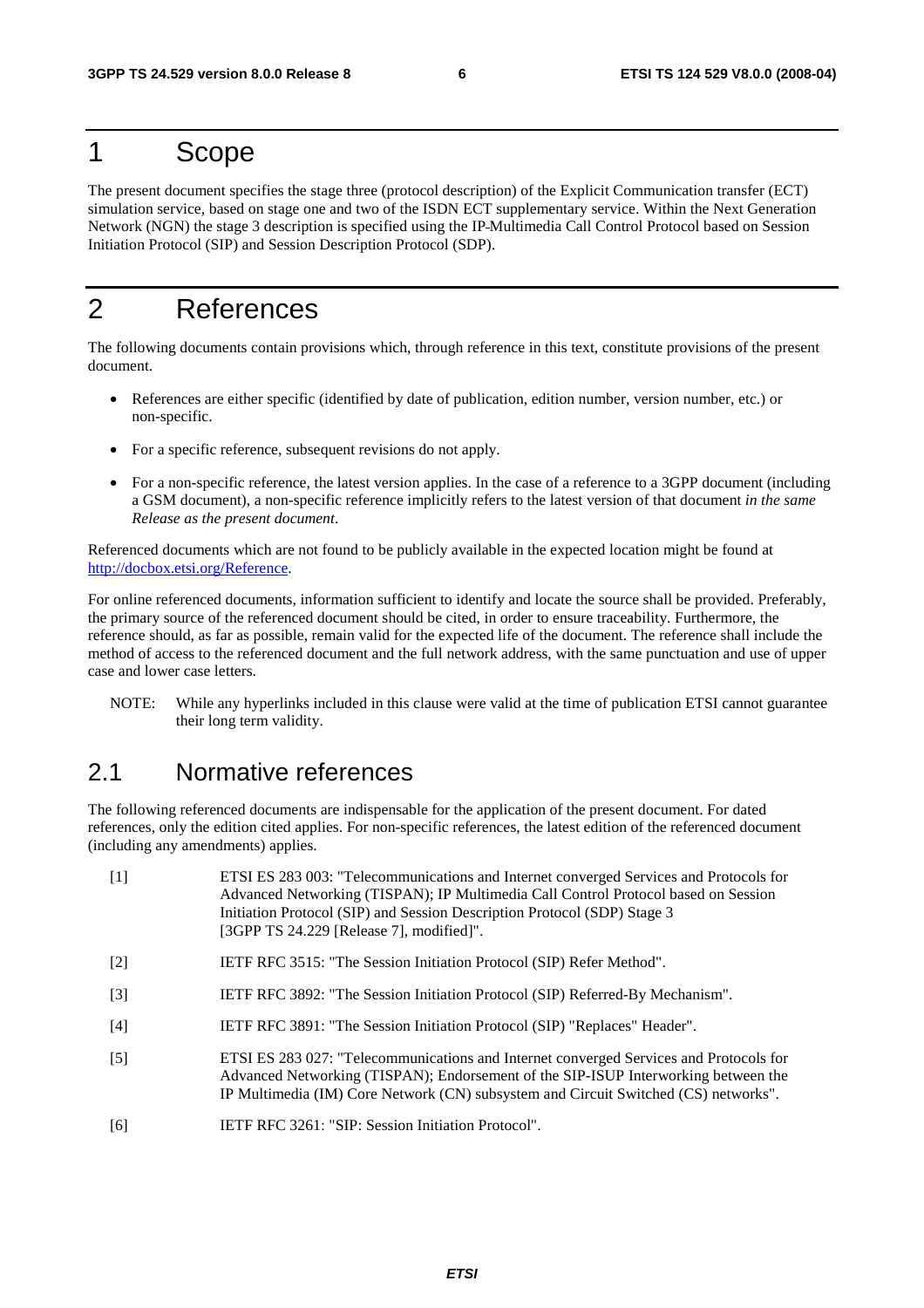- [7] ETSI TS 183 033: "Telecommunications and Internet converged Services and Protocols for Advanced Networking (TISPAN); IP Multimedia; Diameter based protocol for the interfaces between the Call Session Control Function and the User Profile Server Function/Subscription Locator Function; Signalling flows and protocol details [3GPP TS 29.228 V6.8.0 and 3GPP TS 29.229 V6.6.0, modified]".
- [8] ETSI TS 183 010: "Telecommunications and Internet converged Services and Protocols for Advanced Networking (TISPAN); NGN Signalling Control Protocol; Communication HOLD (HOLD) PSTN/ISDN simulation services; Protocol specification".
- [9] ETSI TS 183 005: " Telecommunications and Internet converged Services and Protocols for Advanced Networking (TISPAN); PSTN/ISDN simulation services: Conference (CONF); Protocol specification".
- [10] ETSI TS 183 028: "Telecommunications and Internet converged Services and Protocols for Advanced Networking (TISPAN); Common Basic Communication procedures; Protocol specification".

### 2.2 Informative references

[11] ETSI TS 183 029 V2.5.0: "Telecommunications and Internet converged Services and Protocols for Advanced Networking (TISPAN); PSTN/ISDN simulation services: Explicit Communication Transfer (ECT); Protocol specification".

# 3 Definitions and abbreviations

### 3.1 Definitions

For the purposes of the present document, the following terms and definitions apply:

**ECT Session Identifier URI:** PSI created and inserted by a ECT AS that resolves to the AS itself

NOTE: If this URI contains correlation information it has to be constructed in such a way that it does not reveal identity information about any party involved in the transfer.

**transferee:** party being transferred to the transfer target

**transferor:** party initiating the transfer

**transfer target:** party that the existing communication is transferred to

NOTE: After transfer the transferee and the transfer target are in communication with each other.

### 3.2 Abbreviations

For the purposes of the present document, the following abbreviations apply:

| 3GPP          | 3 <sup>rd</sup> Generation Partnership Project (www.3gpp.org) |
|---------------|---------------------------------------------------------------|
| <b>ACR</b>    | Anonymous Communication Rejection                             |
| AS            | <b>SIP Application Server</b>                                 |
| <b>BGCF</b>   | <b>Border Gateway Control Function</b>                        |
| <b>CDIV</b>   | <b>Communication DIVersion</b>                                |
| <b>CONF</b>   | <b>CONFerence</b>                                             |
| <b>CSCF</b>   | <b>Call Session Control Function</b>                          |
| <b>ECT</b>    | <b>Explicit Communication Transfer</b>                        |
| <b>GRUU</b>   | Globally Routable User agent URI                              |
| HOLD          | communication HOLD                                            |
| <b>IBCF</b>   | <b>Interconnect Border Control Function</b>                   |
| <b>I-CSCF</b> | Interrogating-CSCF                                            |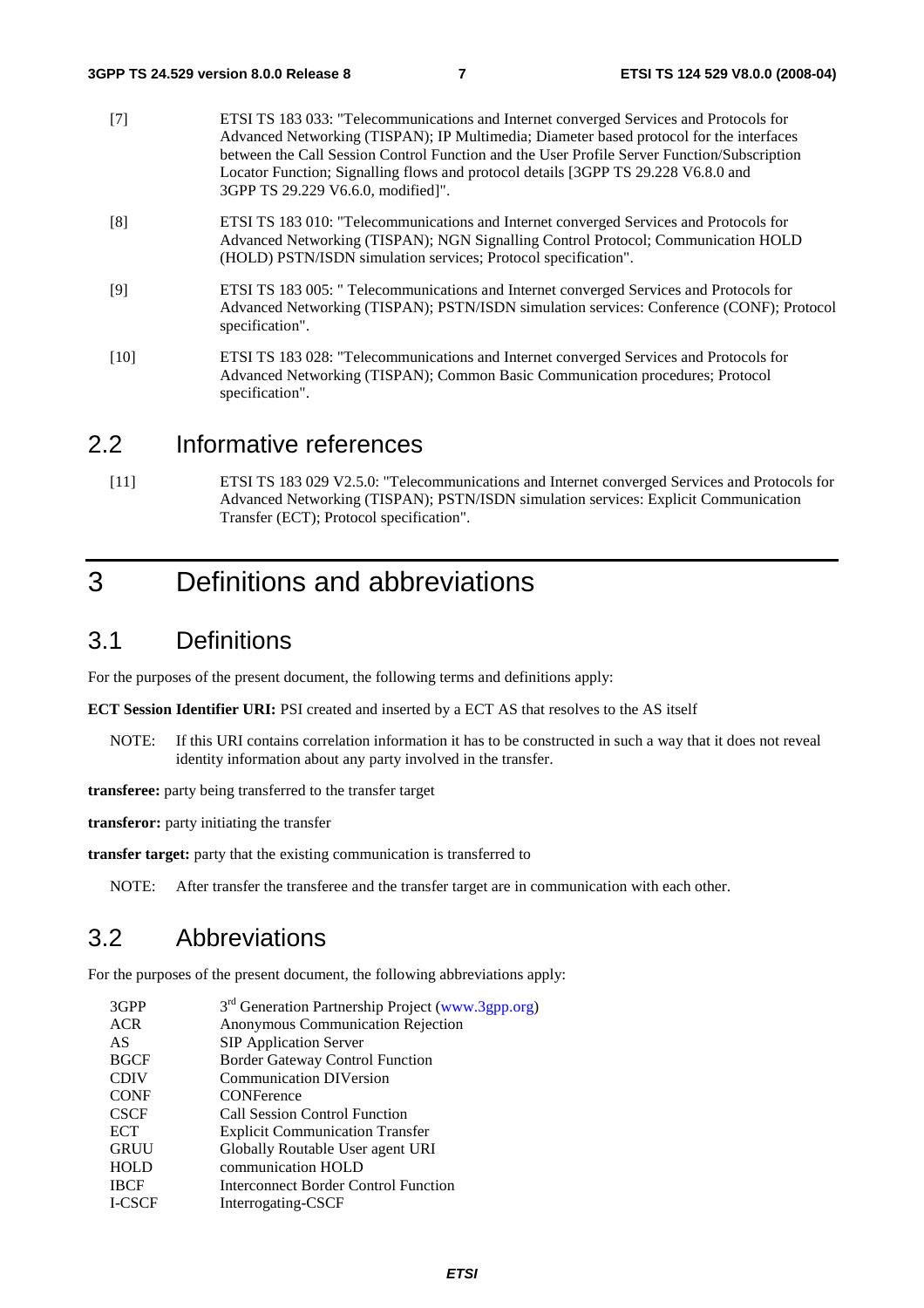| <b>IETF</b> | <b>Internet Engineering Task Force</b>              |
|-------------|-----------------------------------------------------|
| <b>IFC</b>  | Initial Filter Criteria                             |
| <b>ISDN</b> | <b>Integrated Services Digital Network</b>          |
| <b>MCID</b> | Malicious Call IDentification                       |
| <b>MGCF</b> | Media Gateway Control Function                      |
| OCB         | <b>Outgoing Communication Barring</b>               |
| <b>OIP</b>  | Originating Identification Presentation             |
| <b>OIR</b>  | Originating Identification presentation Restriction |
| P-CSCF      | Proxy-CSCF                                          |
| <b>PSTN</b> | Public Switch Telephone Network                     |
| S-CSCF      | Serving-CSCF                                        |
| <b>SIP</b>  | <b>Session Initiation Protocol</b>                  |
| <b>TIP</b>  | <b>Terminating Identification Presentation</b>      |
| <b>TIR</b>  | Terminating Identification presentation Restriction |
| UE          | User Equipment                                      |
|             |                                                     |

# 4 Explicit Communication Transfer (ECT)

### 4.1 Introduction

The service provides a party involved in a communication to transfer that communication to a third party.

### 4.2 Description

### 4.2.1 General description

The Explicit Communication transfer (ECT) service provides a party involved in a communication to transfer that communication to a third party.

There are three actors active in a transfer, they are acting in the following roles:

- **transferor:** the party that initiates the transfer of the active communication that it has with the transferee;
- **transferee:** the party which stays in the communication which is transferred;
- **transfer target:** the party which the communication is transferred to and which replaces the transferor in the communication.

There are two initial situations possible in which transfer shall be possible:

- The transferor has no ongoing consultation communication with the transfer Target (Blind/Assured transfer).
- The transferor has a consultation communication with the transfer Target (Consultative transfer).

The transferor AS takes care that it remains in the signalling path even after the communication is transferred, this allows:

- Classical charging models.
- Anonymization of the transfer Target.

### 4.3 Operational requirements

#### 4.3.1 Provision/withdrawal

The ECT service may be provided after prior arrangement with the service provider or be generally available.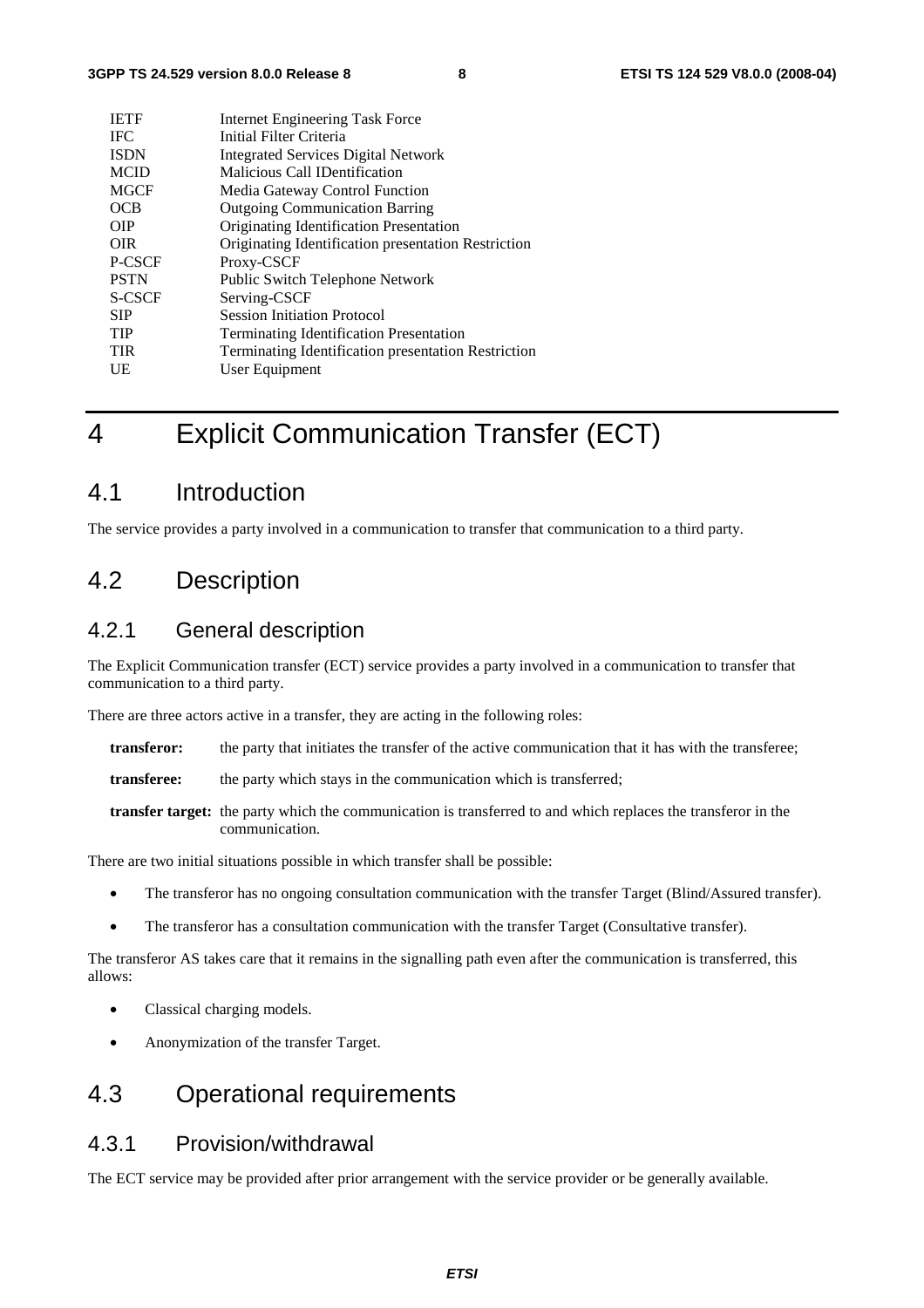#### 4.3.2 Requirements on the transferor network side

No specific requirements are needed in the network.

#### 4.3.3 Requirements on the transferee network side

No specific requirements are needed in the network.

### 4.3.4 Requirements on the transfer target network side

No specific requirements are needed in the network.

### 4.4 Coding requirements

A user agent that wishes to use the ECT service (to act as a transferor):

- Shall support the REFER method as a client as specified in RFC 3515 [2].
- Shall support the Referred-By header as specified in RFC 3892 [3].

A user agent that is the transferred party in a communication transfer (acts as the transferee):

- Shall support the REFER method as a server as specified in RFC 3515 [2].
- Shall support the Referred-By header as specified in RFC 3892 [3].
- Shall support Replaces header field as a client as specified in RFC 3891 [4].

A user agent that is the transfer target in a communication transfer:

- May support the Referred-By header as a server as specified in RFC 3892 [3].
- May support the Replaces header as a server as specified in RFC 3891 [4].

### 4.5 Signalling requirements

### 4.5.1 Activation/deactivation

The ECT service is activated at provisioning and deactivated at withdrawal.

#### 4.5.1A Registration/erasure

The ECT service requires no registration. Erasure is not applicable.

#### 4.5.1B Interrogation

Interrogation of ECT is not applicable.

### 4.5.2 Invocation and operation

#### 4.5.2.1 Actions at the transferor UE

A UE that initiates a transfer operation shall:

- Issue a REFER request in the original communications dialog, where:
	- The request URI shall contain the SIP URI of the transferee as received in the Contact header field.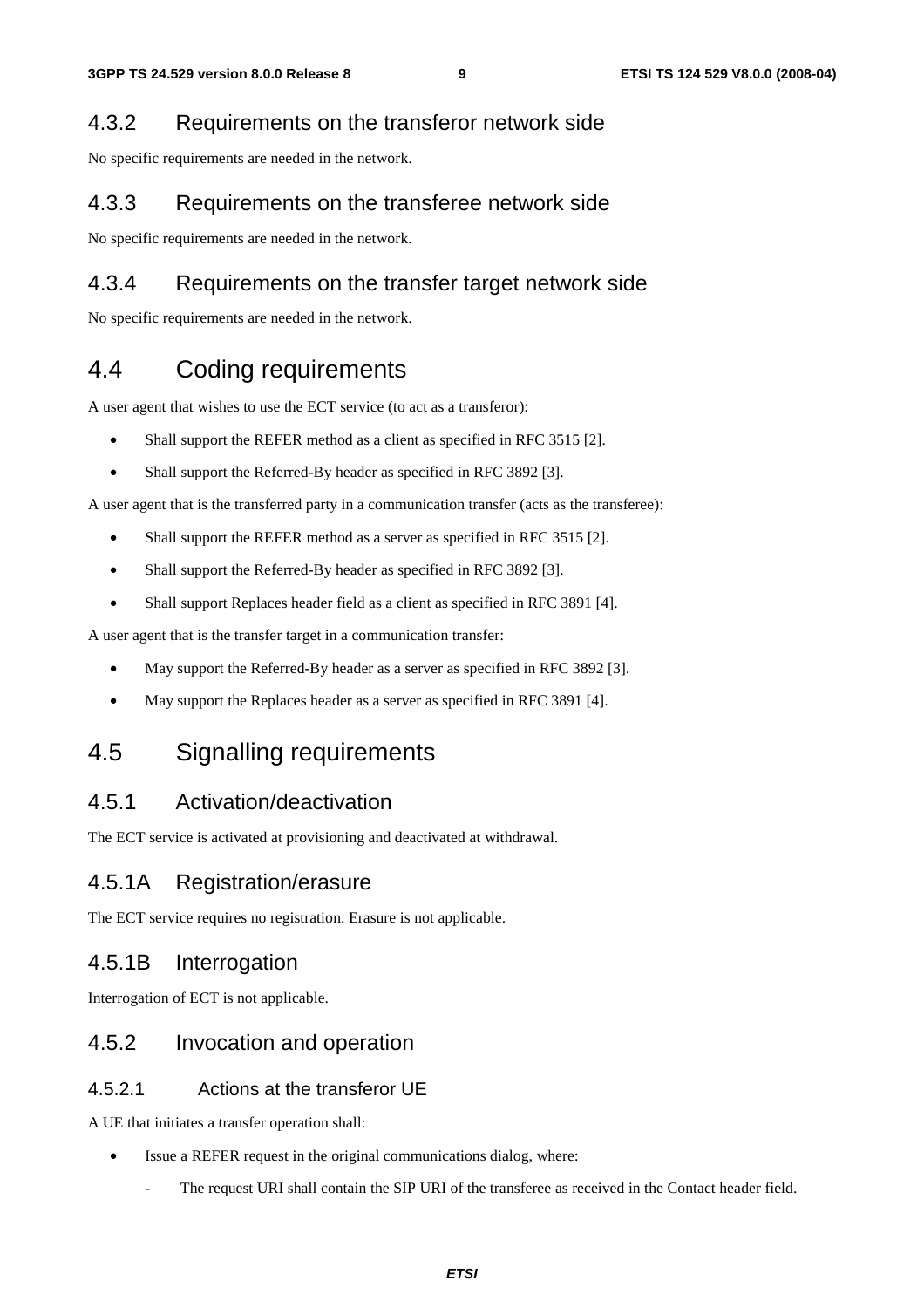- The Refer-To header field shall indicate the public address of the transfer Target.
- If the transferor UE has a consultation communication with the transfer Target, a Replaces header field parameter shall be added to the Refer-To URI together with a Require=replaces header field parameter.
- The Referred-By header field may indicate the identity of the transferor.

After the REFER request is accepted by the other end with a 202 (Accepted) response, the transferor UE should get notifications of how the transferee's communication setup towards the transfer Target is progressing.

When a NOTIFY request is received on the REFER dialog that indicates that the transferee and the transfer Target have successfully setup a communication, the transferor UE may terminate the original communication with the transferee UE, by sending a BYE message on the original dialog.

#### 4.5.2.2 Actions at the transferor P-CSCF

Basic communication procedures according to ES 283 003 [1] shall apply.

#### 4.5.2.3 Actions at the transferor S-CSCF

Basic communication procedures according to ES 283 003 [1] shall apply.

#### 4.5.2.4 Actions at the transferor AS

4.5.2.4.1 Invocation of ECT service

#### 4.5.2.4.1.1 Prerequisite for invocation of the ECT service

For ECT to be provided to end users acting as transferor, the end user's AS providing ECT shall be in the signalling path for all communications.

#### 4.5.2.4.1.2 Determine whether the ECT applies

The transferor AS is the one executing the ECT service logic, which is invoked by the transferor sending a special REFER request.

#### 4.5.2.4.1.2.1 REFER request received on a separate dialog

ECT does not apply in this case.

#### 4.5.2.4.1.2.2 REFER request received in the to be transferred dialog

In order to know whether ECT service applies on a REFER request send by the served user, the following criteria shall apply before the ECT logic is executed:

- The REFER request's request-URI (transferee) is targeted at the same UE instance that is involved in the dialog.
- The REFER request's Refer-To header contains a URI so that the method constructed from the URI according to RFC 3261 [6] is equal to INVITE.

Any REFER request that does not comply with these criteria shall not invoke the ECT service and is depending on operator policy:

- Rejected.
- Handled by another service.
- Proxied on.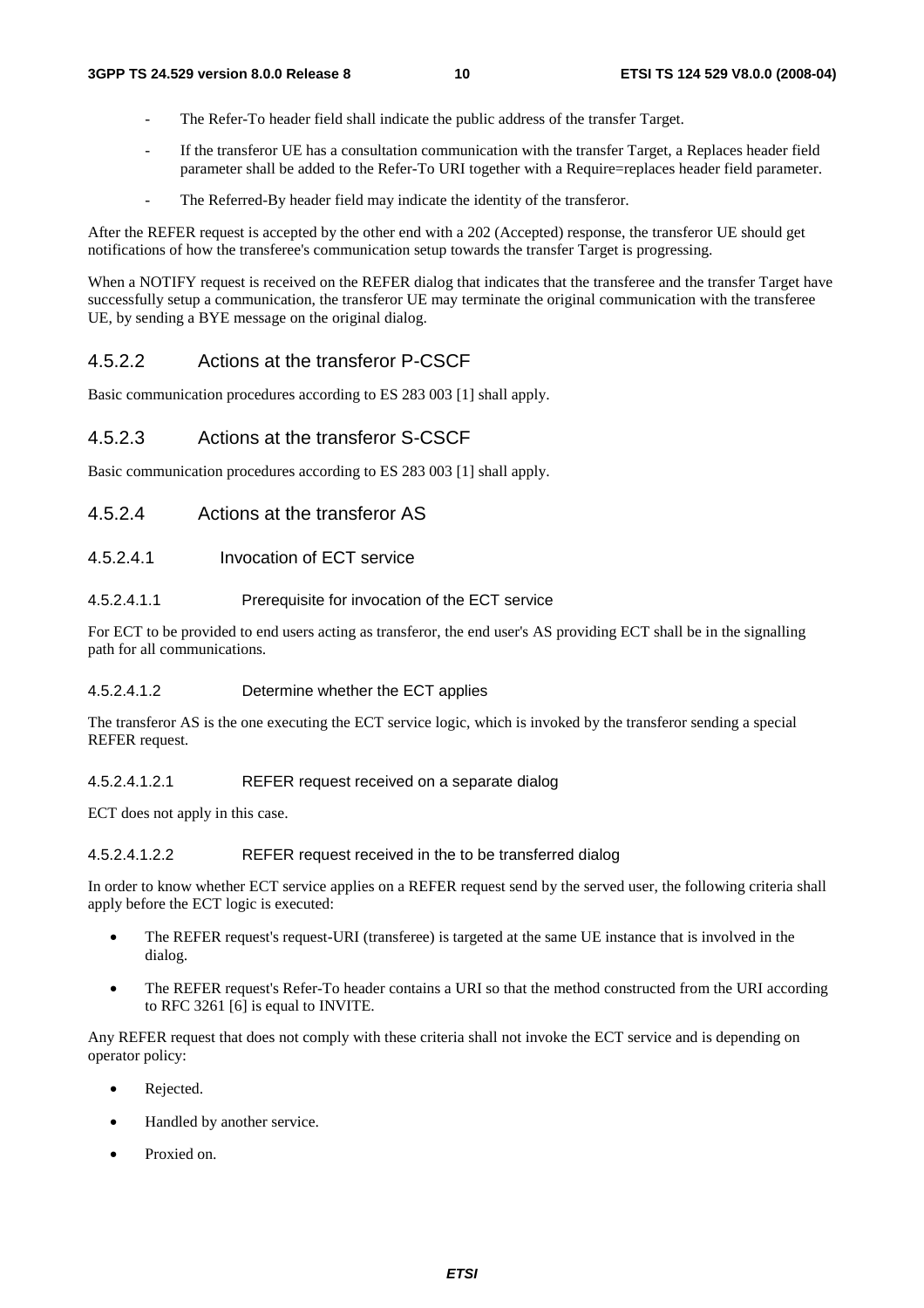#### 4.5.2.4.1.2.3 Actions of ECT when invoked with a transfer request

When a REFER request is received that invokes the ECT service (see clause 4.5.2.4.1), ECT service shall perform the following actions:

- 1) Create a new ECT Session Identifier URI addressed to this AS. The URI shall be created in such a way that a new dialog set up towards this URI can be easily correlated with the current REFER dialog.
- 2) The AS stores the value of the Refer-To header field (transfer Target URI) from the REFER request and links it to the ECT Session Identifier URI.
- 3) The AS replaces the Refer-To header field with the ECT Session Identifier URI (this ensures that the transferor AS remains in the loop when the transferee sets up the communication with the transfer Target).
- NOTE: If a Replaces header field parameter and/or a Require=replaces header field parameter are available in the URI contained in the Refer-To header field, the above step implies that they are not forwarded to the transferee.
- 4) If a Referred-By header is available in the request, the AS verifies if the provided Referred-By header contains a valid identity of the served user. If not it will replace the Referred-By header with a valid value matching the REFER request's P-Asserted-Identity. The AS then stores the Referred-by header.
- 5) If no Referred-By header is available in the request a Referred-By header is added that matches the REFER request's P-Asserted-Identity.
- 6) The AS sends the REFER request on to the transferee using basic communication procedures ES 283 003 [1].

If the AS receives a 403 Forbidden or 501 Not implemented in response to a REFER request, the AS of the initiator of the REFER request may initiate the special REFER handling procedures, according to TS 183 028 [10].

As a network option, the AS of the initiator of the REFER request that has prior knowledge that the remote party is not allowed to receive or does not support the REFER method, may initiate the special REFER handling procedures directly, according to TS 183 028 [10].

#### 4.5.2.4.2 Subsequent procedures

#### 4.5.2.4.2.1 Actions of ECT when invoked again by the transferred communication

When an INVITE is received targeted at the ECT Session Identifier URI created earlier when the served user requested transfer of an ongoing communication, ECT shall perform the following actions:

- 0) If the stored transfer target URI linked to the ECT Session Identifier contains a Replaces header field parameter, then the AS inserts the Replaces header field in the INVITE request and:
	- a) If the INVITE request does not contain a Requires header field, then the AS inserts a Requires header field in the INVITE request including a "replaces" token.
	- b) If the INVITE request does contain a Requires header field without a "replaces" token, then the AS inserts a Requires header field in the INVITE request including a "replaces" token.
- 1) Strip all header field parameters and method parameter from the stored transfer Target URI and replace the request URI with the stripped version of the stored transfer Target URI linked to the specific ECT Session Identifier URI.
- 2) If a Referred-By header is available in the request, the AS verifies if the provided Referred-By header contains a valid identity of the served user. If not it will replace the Referred-By header with a valid value matching the REFER request's P-Asserted-Identity.
- 3) If no Referred-By header is available in the request a Referred-By header is added that matches the REFER request's P-Asserted-Identity.

NOTE: If needed the AS may generate charging events to charge for the extra leg.

4) The INVITE request is forwarded towards the transfer Target using basic communication procedures ES 283 003 [1].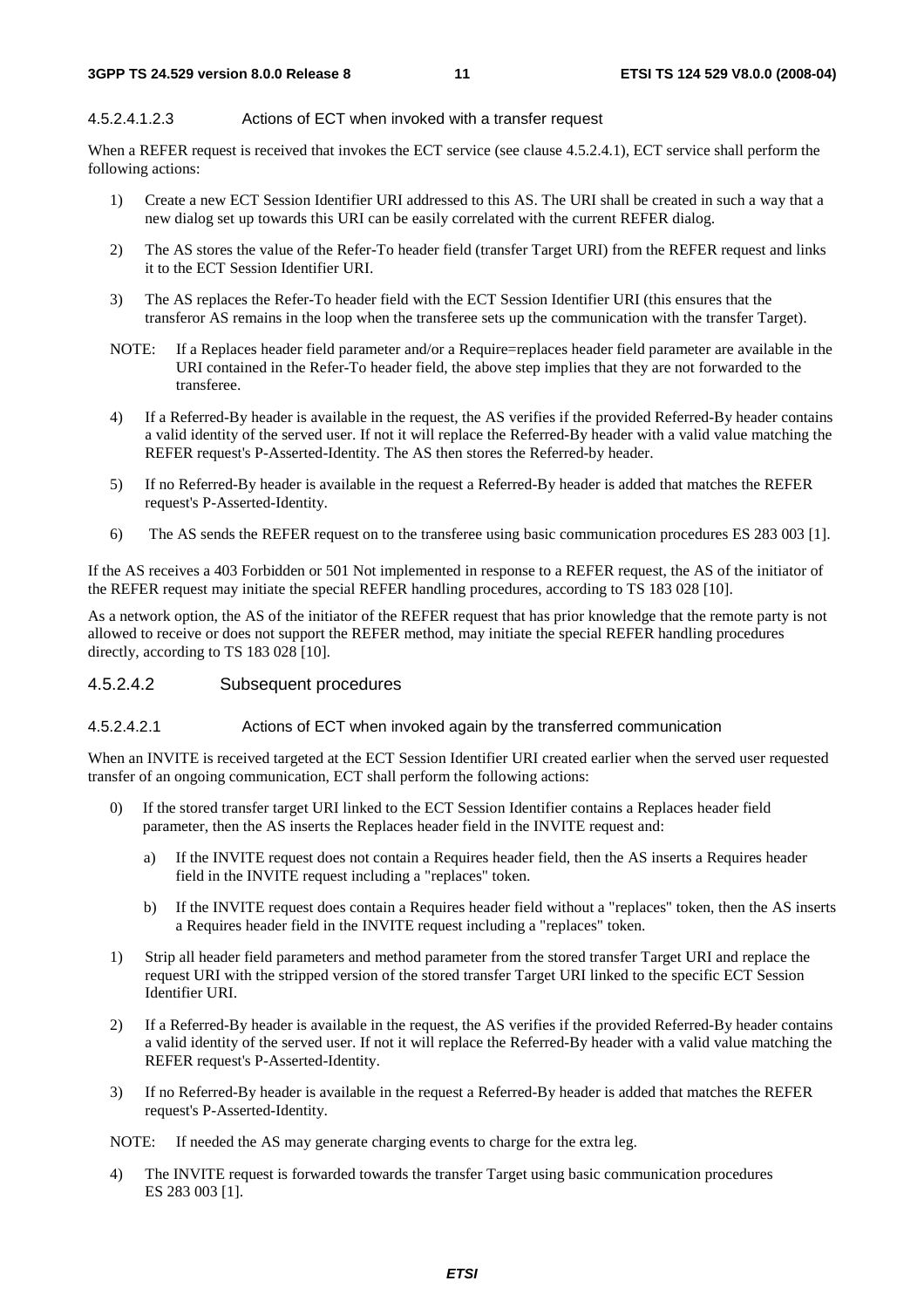#### 4.5.2.4.2.2 Actions of ECT on failed REFER request

#### 4.5.2.5 Actions at the transferee UE

When a REFER request is received in the context of a call transfer scenario (see clause 4.5.2.4.1), the transferee UE shall perform the following steps:

- 1) apply the procedure for holding the active communication with the transferor as described in TS 183 010 [8] clause  $4.5.2.1$ ; and
- 2) apply normal REFER handling procedures according to ES 283 003 [1].

#### 4.5.2.6 Actions at the transferee S-CSCF

Basic communication procedures according to ES 283 003 [1] shall apply.

#### 4.5.2.7 Actions at the transferee AS

#### 4.5.2.7.0 Prerequisite for invocation of the ECT service

For ECT to be provided to end users acting as transferee, the end user's AS providing ECT shall be in the signalling path for all communications of the served user.

#### 4.5.2.7.1 Determine whether the ECT applies

See clause 4.5.2.4.1 on the criteria that determine that a REFER request is to be treated as a request for transfer of an existing communication.

#### 4.5.2.7.2 Actions of ECT when invoked with a transfer request

When a REFER request is received in the context of a call transfer scenario (see clause 4.5.2.4.1), it shall perform the following steps:

- 5) Store the value of the Refer-To header field (used later to correlate the new communication with this REFER dialog).
- 5a) Optionally it may store the value of the Referred-By header field, if it wants to ensure that the Referred-By is correct on the resulting INVITE request.
- 6) Forward the request to the transferee according to basic communication procedures ES 283 003 [1].

#### 4.5.2.7.3 Actions of ECT when invoked again by the transferred communication

When an INVITE is received targeted at the SIP URI stored earlier when a transfer request was received targeted at the served user (transferee), ECT shall perform the following actions:

- 0) Optionally the AS may check the following header fields in the received INVITE request:
	- a) If a Referred-By header field is present in the INVITE, the AS may check if it matches the Referred-By header of the REFER stored earlier. If it does not match, depending on the policy of the service provider, the AS shall reject the INVITE request or replace the Referred-By header in the INVITE request with the value stored earlier. If a Referred-By header is absent in the INVITE, the AS shall insert a Referred-By header with the value

stored earlier.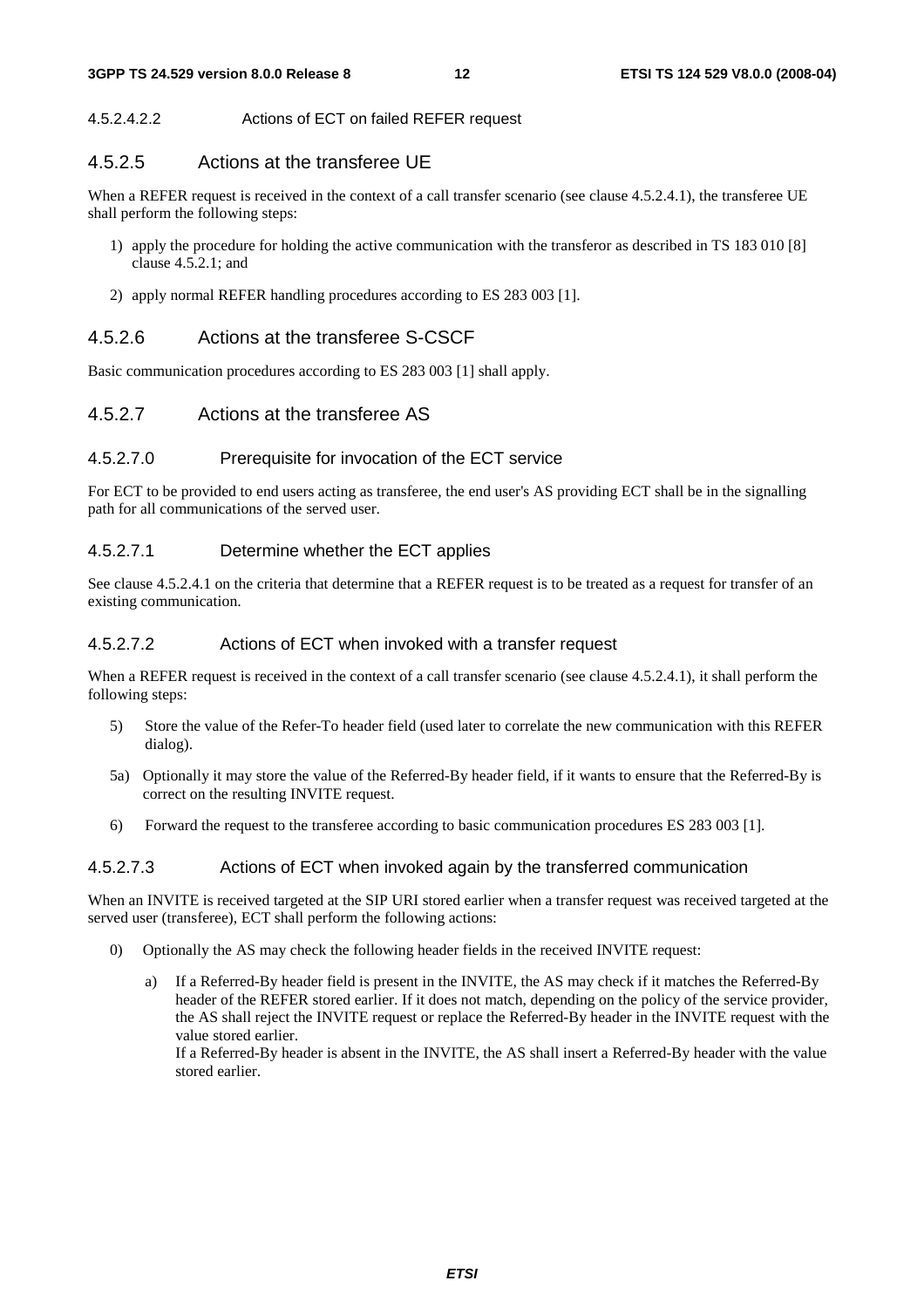- 1) Optionally the AS may generate charging events:
	- a) To charge for the original communication between the transferee and the transferor, in case the transferee was the originating party in the original communication.
	- b) To switch of charging in case the transferee was the terminating party in the original communication.
- 2) The INVITE is forwarded towards the transfer Target using basic communication procedures ES 283 003 [1].

#### 4.5.2.8 Void

#### 4.5.2.9 Actions at the incoming I-CSCF

Basic communication procedures according to ES 283 003 [1] shall apply.

#### 4.5.2.10 Actions at the outgoing IBCF

Basic communication procedures according to ES 283 003 [1] shall apply.

#### 4.5.2.11 Actions at the incoming IBCF

Basic communication procedures according to ES 283 003 [1] shall apply.

#### 4.5.2.12 Actions at the BGCF

Basic communication procedures according to ES 283 003 [1] shall apply.

#### 4.5.2.13 Actions at the MGCF

Basic communication procedures according to ES 283 003 [1] and ES 283 027 [5] shall apply.

Upon reception of a REFER request the MGCF generates a 403 Forbidden response. See ES 283 027 [5].

#### 4.5.2.14 Actions at the transfer target's S-CSCF

Basic communication procedures according to ES 283 003 [1] shall apply.

#### 4.5.2.15 Actions at the transfer target's AS

Basic communication procedures according to ES 283 003 [1] shall apply.

#### 4.5.2.16 Actions at the transfer target's P-CSCF

Basic communication procedures according to ES 283 003 [1] shall apply.

#### 4.5.2.17 Actions at the transfer target's UE

Basic communication procedures according to ES 283 003 [1] shall apply.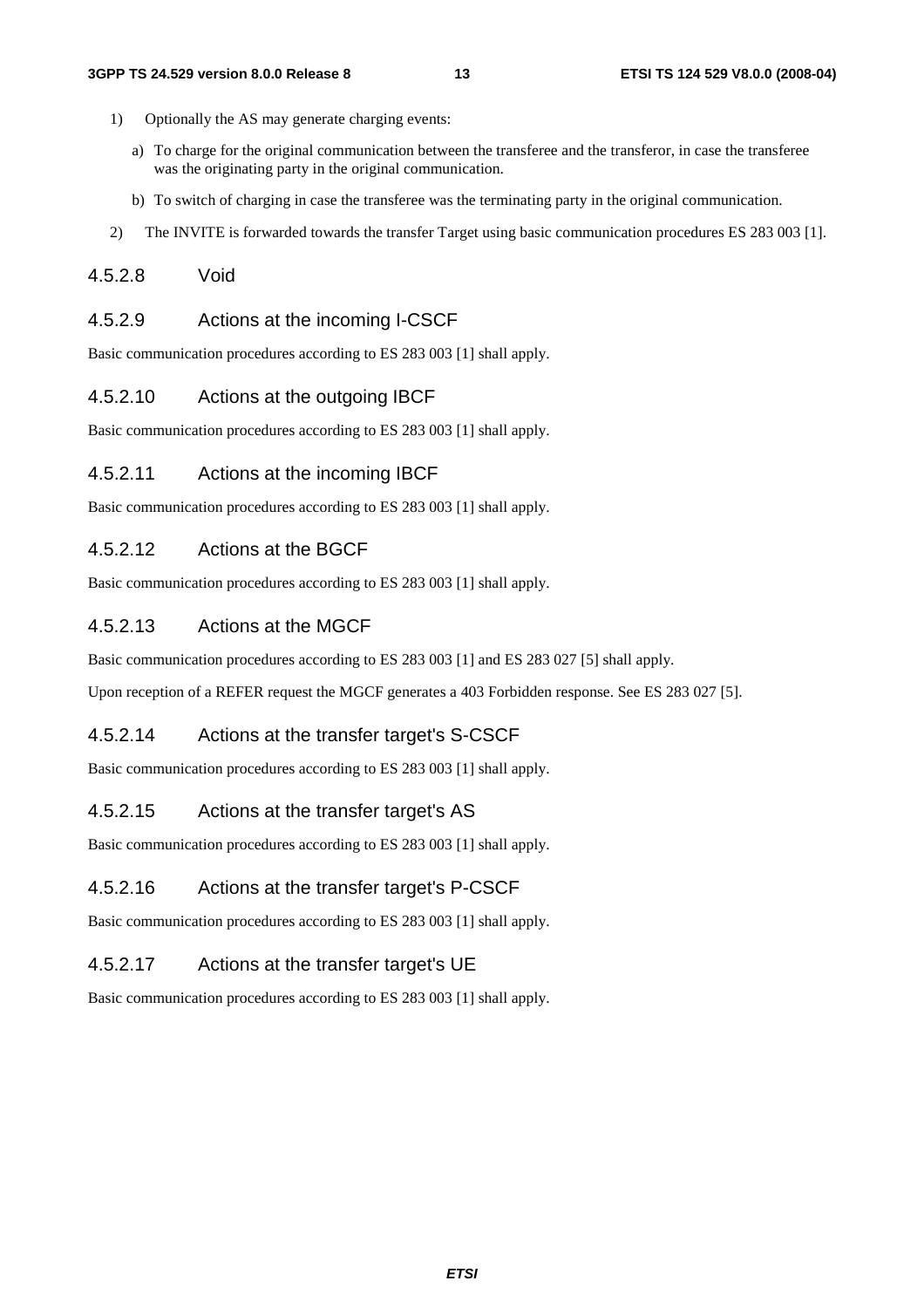### 4.6 Interaction with other services

### 4.6.1 Communication HOLD (HOLD)

No impact.

### 4.6.2 Terminating Identification Presentation (TIP)

No impact.

### 4.6.3 Terminating Identification Restriction (TIR)

No impact.

### 4.6.4 Originating Identification Presentation (OIP)

No impact.

### 4.6.5 Originating Identification Restriction (OIR)

For the transferor AS the following applies:

- If a Referred-By header field is available in the INVITE request, and transferor request "user" privacy in the REFER request, the transferor AS shall remove the Referred-By header field.
- If a Referred-By header field is absent in the INVITE request and transferor request "id" privacy in the REFER request, the transferor AS shall not insert the Referred-By header field that matches the REFER request's P-Asserted-Identity.
- For the other transferee AS and the transfer Target AS there is no impact.

### 4.6.6 CONFerence Calling (CONF)

ECT shall not apply when the following criteria apply:

- REFER request is received in an INVITE dialog with a conference focus, or a REFER request is received in an INVITE dialog and the Refer-to header field of the REFER request indicates the public address of a conference focus; and
- The REFER is originated by the conference controller, the conference controller is the user that created and owns the conference.

An AS can determine that an established INVITE dialog is terminated at a conference focus because according to TS 183 005 [9] it either:

- has received a 1xx or 2xx response to the INVITE request with an "isfocus" feature parameter in the Contact header field; or
- has received an INVITE with an "isfocus" feature parameter in the Contact header field.

### 4.6.7 Communication DIVersion Services (CDIV)

No impact.

### 4.6.8 Malicious Communication IDentification (MCID)

No impact.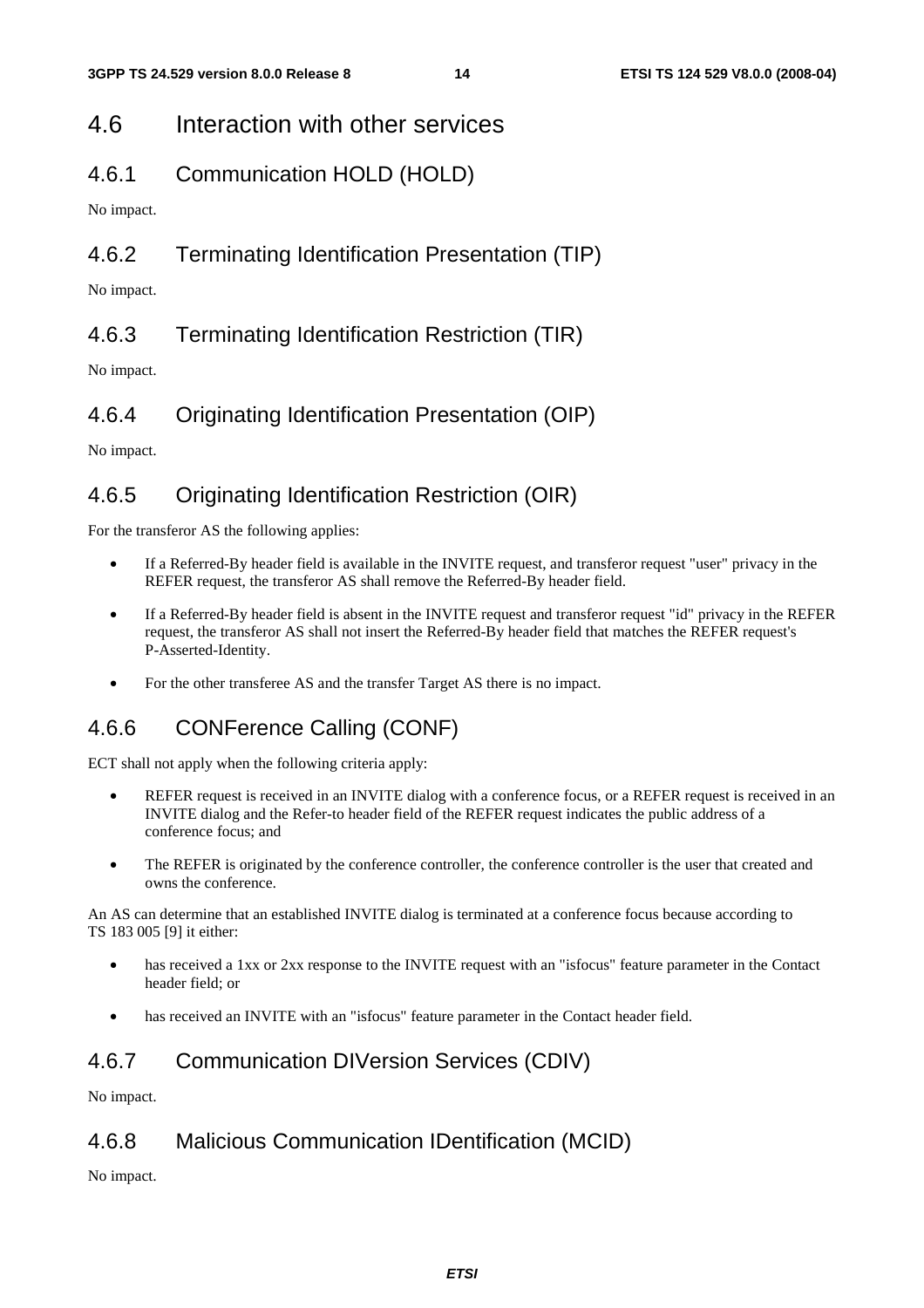### 4.6.9 Anonymous Communication Rejection and Communication Barring (ACR/CB)

For the transferor AS the following applies:

- Shall not accept transfer requests with a transfer Target that is barred by the served users Outgoing Communication Barring (OCB) rules.
- For the transferee AS and the transfer Target AS there is no impact.

### 4.6.10 Explicit Communication Transfer (ECT)

#### 4.6.10.1 Determine whether a previously transferred communication is transferred again

See clause 4.5.2.4.1 on the criteria that determine that a REFER request is to be treated as a request for transfer of an existing communication.

Additionally the following criteria should apply for this interaction case to apply:

• The INVITE dialog on which the REFER is received is a previously transferred communication, for which the current ECT instance had the Transferor role.

#### 4.6.10.2 Handling of transfer requests

When a REFER request is received and the criteria of clause 4.6.10.1 apply, then the AS shall perform the following steps:

- 1) Create a new ECT Session Identifier URI addressed to this AS. The URI shall be created in such a way that a new dialog set up towards this URI can be easily correlated with the current REFER dialog.
- 2) The AS stores the value of the Refer-To header field (transfer target) from the REFER request and links it to the ECT Session Identifier URI.
- 3) The AS replaces the Refer-To header field with the ECT Session Identifier URI from step 1). (This ensures that this AS remains in the loop when the transferee sets up the communication with the transfer target.).
- 4) The AS forwards the REFER request to the transferee using basic communication procedures ES 283 003 [1].

#### 4.6.10.3 Actions when this ECT instance is invoked again by the transferred communication

When an INVITE is received targeted at the ECT Session Identifier URI created earlier in clause 4.6.10.2, the AS shall perform the following actions:

1) The AS replaces the request URI with the stored Refer-To header field value linked to the specific ECT Session Identifier URI.

NOTE: If needed the AS may generate charging events to charge for the extra leg.

2) The AS forwards the INVITE request towards the transfer target using basic communication procedures ES 283 003 [1].

### 4.7 Interworking with other networks

### 4.7.1 Interworking with PSTN/ISDN

Interworking with PSTN/ISDN is defined in ES 283 027 [5].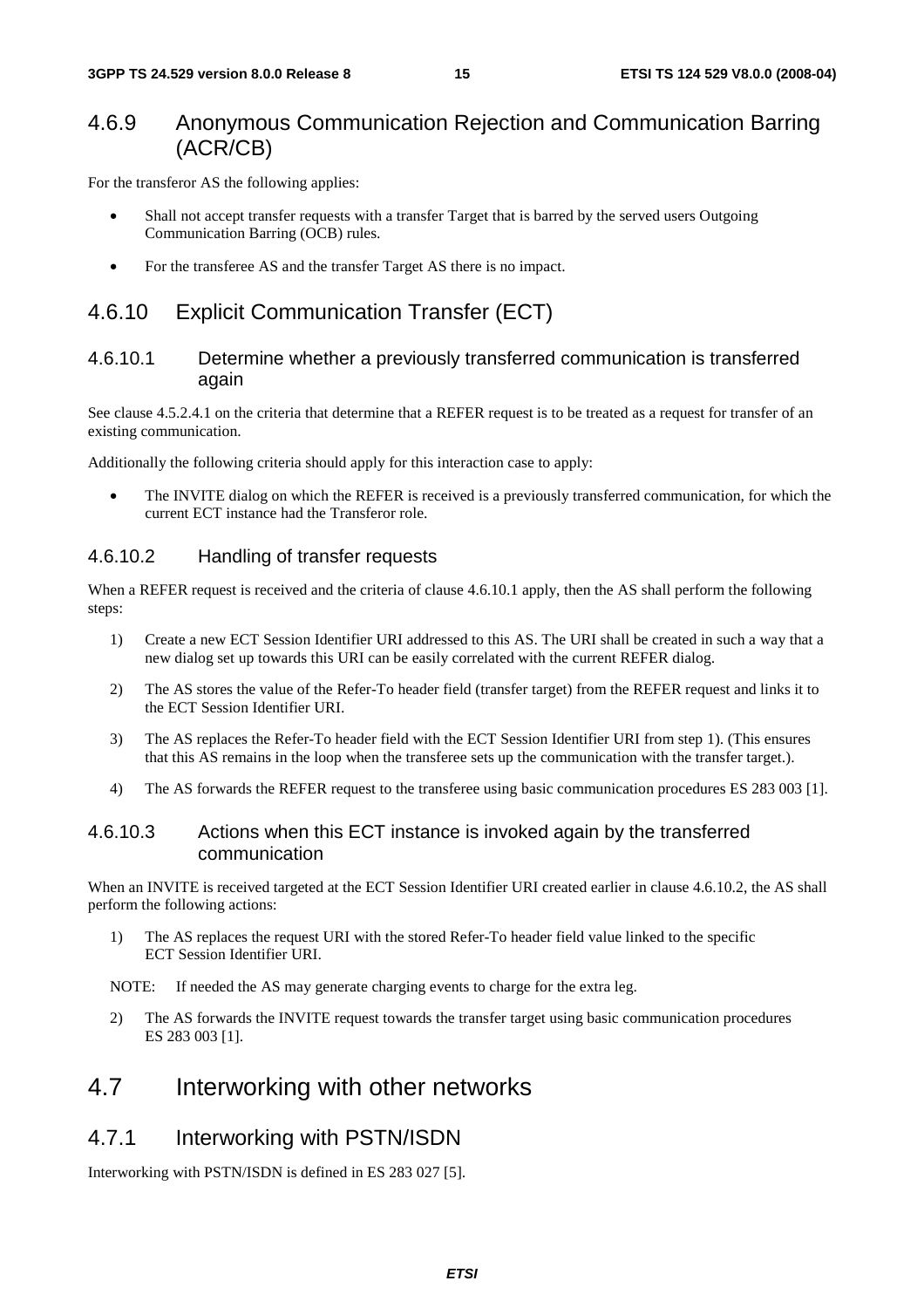### 4.7.2 Interaction with PSTN/ISDN Emulation

No impact.

### 4.7.3 Interworking with external IP Network

For SIP based networks the procedures used shall be compliant with ES 283 003 [1]. The interworking with non SIP networks is for further study.

## 4.8 Parameter values (timers)

No specific timers are required.

# 4.9 Service configuration

Not applicable.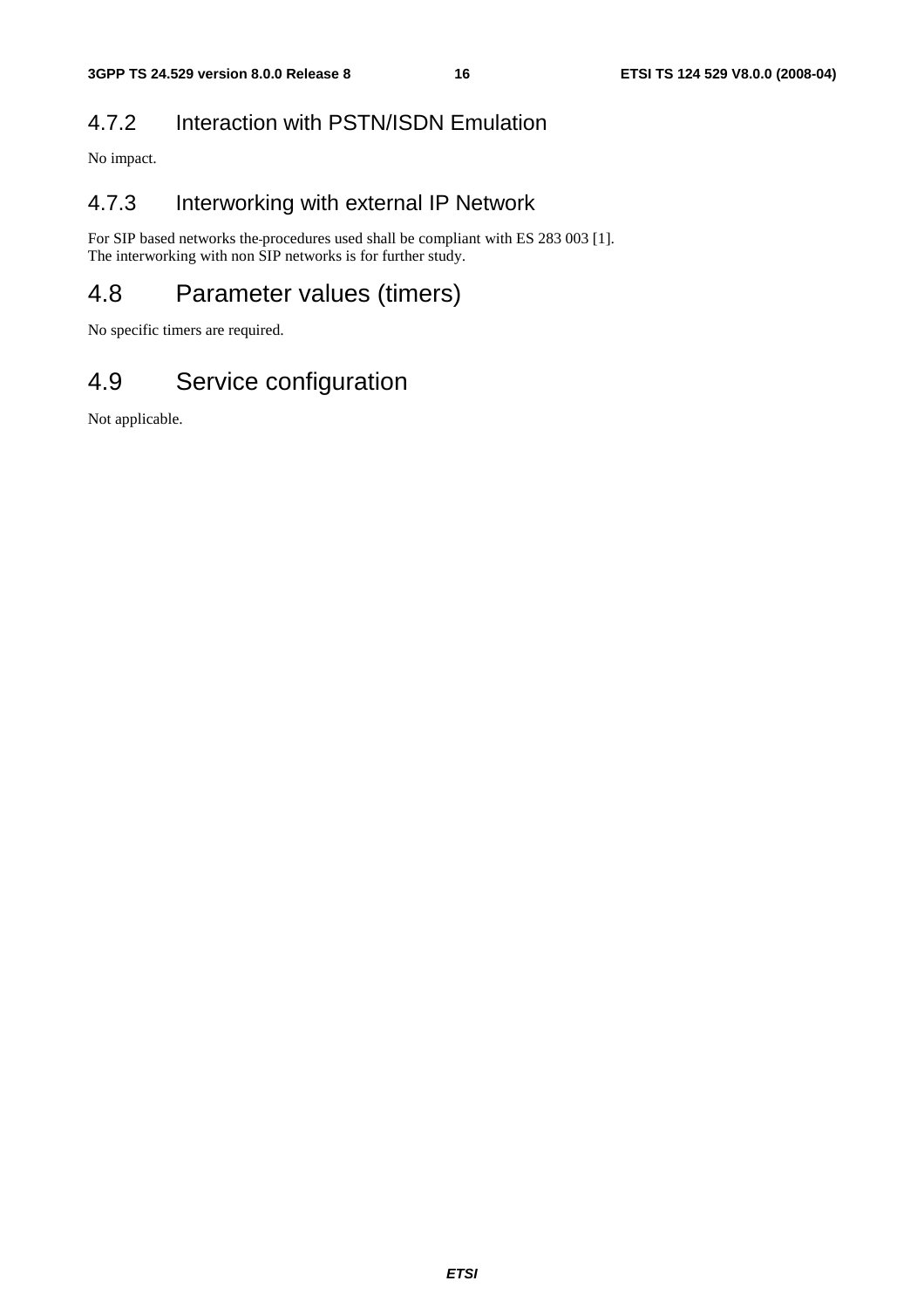# Annex A (informative): Signalling flows

# A.1 Blind transfer

Figure A.1 signalling flow shows a blind transfer scenario, whereby the REFER request is sent on the existing INVITE dialog between A and B.



**Figure A.1: Blind transfer**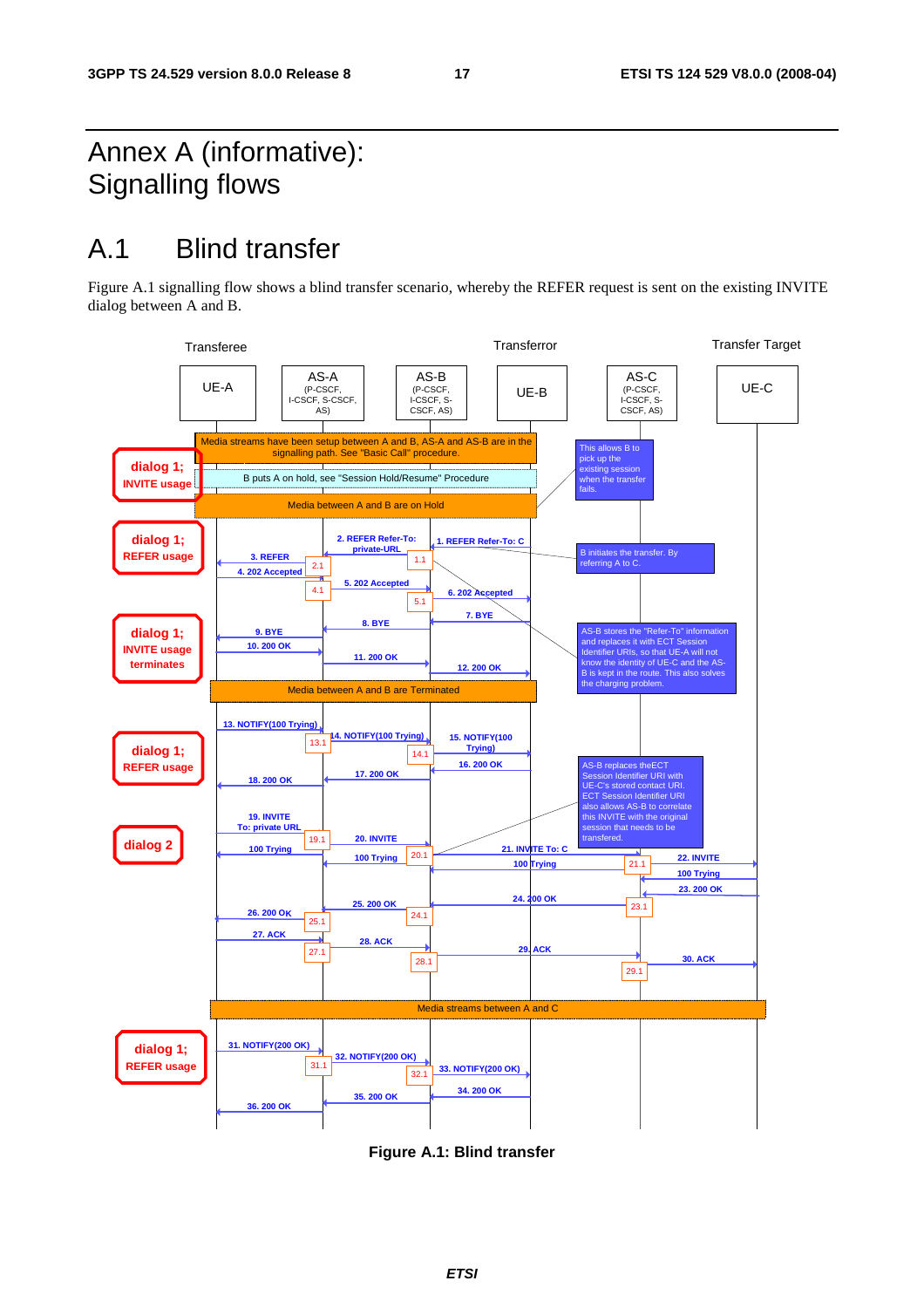- 1. A multimedia session exists between A-B. B initiates transfer A to C, by sending REFER request To: UE-A with Referred-To: UE-C, Referred-By: UE-B. The REFER request is send in the existing dialog that between A and B.
- 1.1 Upon reception of the REFER request, AS-B must check whether there is no outgoing call barring active from B to C. Because B is charged for the call from B-C when A is referred to C, when outgoing call barring is active from B-C the REFER request is rejected.

AS-B checks whether B is allowed to transfer calls, if it is allowed to transfer the call then AS-B generates an ECT Session Identifier URI, addressed to itself, with the new destination information and billing information that will be needed for the new session. It replaces the Refer-To value with the ECT Session Identifier URI. This ensures that:

AS-B will remain in the loop.

- 2. The REFER request is sent on to AS-A.
- 2.1 AS-A checks whether it is allowed to transfer A.
- 3. The REFER request is sent on to A by AS-A.
- 4. The REFER request is accepted by A's UE.
- 4.1, 13.1, 31.1 AS-A can use result messages and notifications caused by the REFER request to track success of refer and take appropriate actions. The AS-A can ensure that header fields that where replaced with other content are recreated with the original content on the way back.
- 5.1, 8.1, 32.1 AS-B can use this to track success of the REFER request and take appropriate actions. The AS-B can ensure that header fields that where replaced with other content are recreated with the original content on the way back.
- 7. Since the REFER request was accepted in 6. UE-B terminates the existing INVITE dialog by sending a BYE to UE-A.
- 19. The UE-A initiates a new session by sending an INVITE request to AS-B's ECT Session Identifier URI (which represents UE-C).
- 19.1 AS-A routes the INVITE request to AS-B using the AS-B's ECT Session Identifier URI using normal SIP routing procedures. Normal charging from A to B applies.
- 20.1 Upon receiving the INVITE request to the ECT Session Identifier URI that was inserted by the AS-B, the AS-B replaces it with the Request URI of C and creates an INVITE targeted towards UE-C.

In this scenario it can be assumed that there is no active outgoing call barring towards UE-C, because the REFER was accepted by AS-B. The ECT Session Identifier URI has a limited validity time to ensure that no future barring is violated. For now it is assumed that this is enough.

Also the Referred-By: header field is verified or filled in with the original uncodified values. Then the INVITE request is forwarded to UE-C using normal routing procedures.

- 21.1, 23.1 Normal terminating services apply for UE-C. The call will be treated as a call from A-C regarding call policies.
- 25.1 AS-A. Normal response handling applies.
- 27.1 AS-A. Normal ACK handling applies.
- 28.1 AS-B replaces all codified values and ECT Session Identifier URI 's with stored values.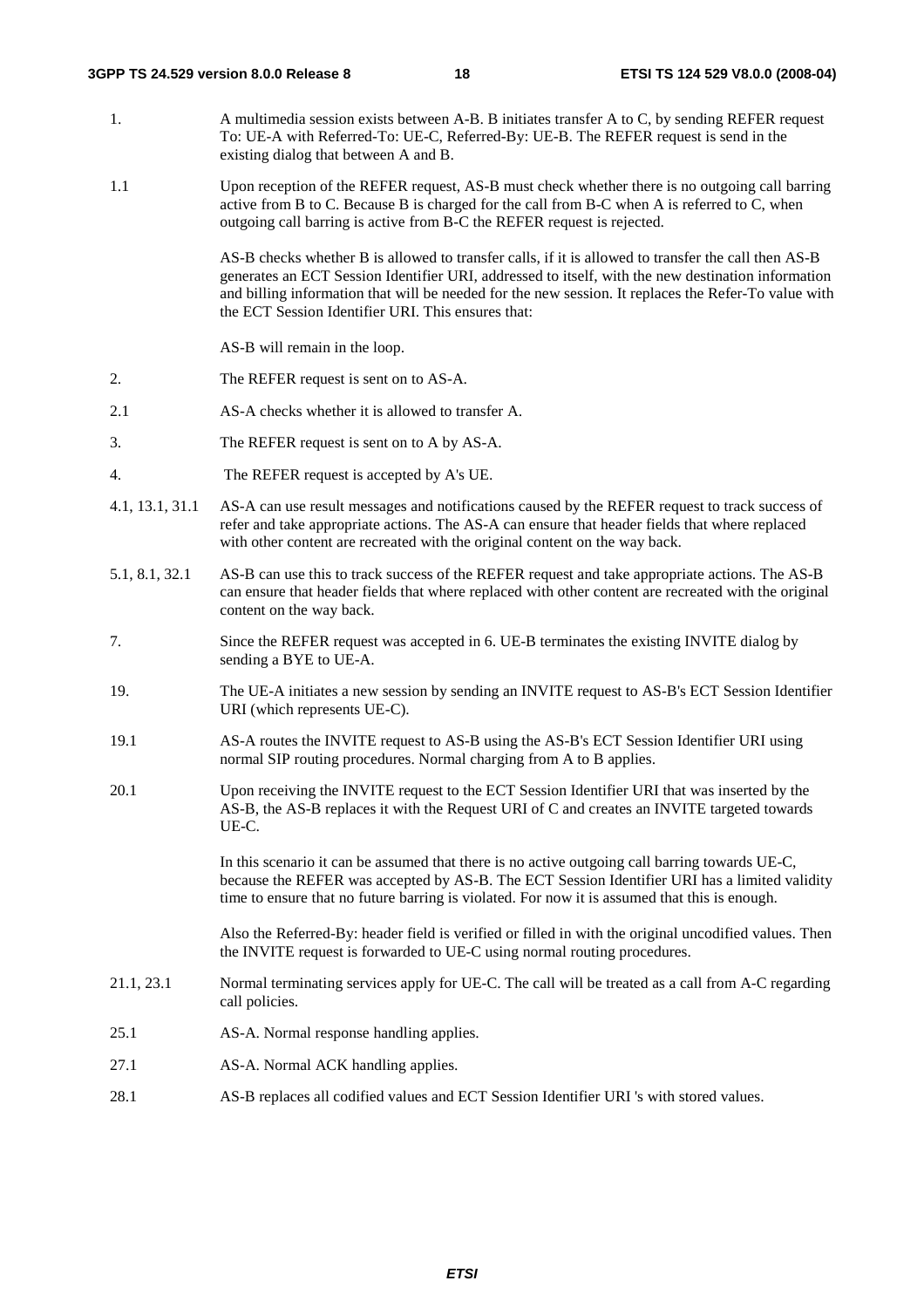# A.2 Consultative transfer

Figure A.2 signalling flow shows a consultative transfer scenario.



**Figure A.2: Consultative transfer**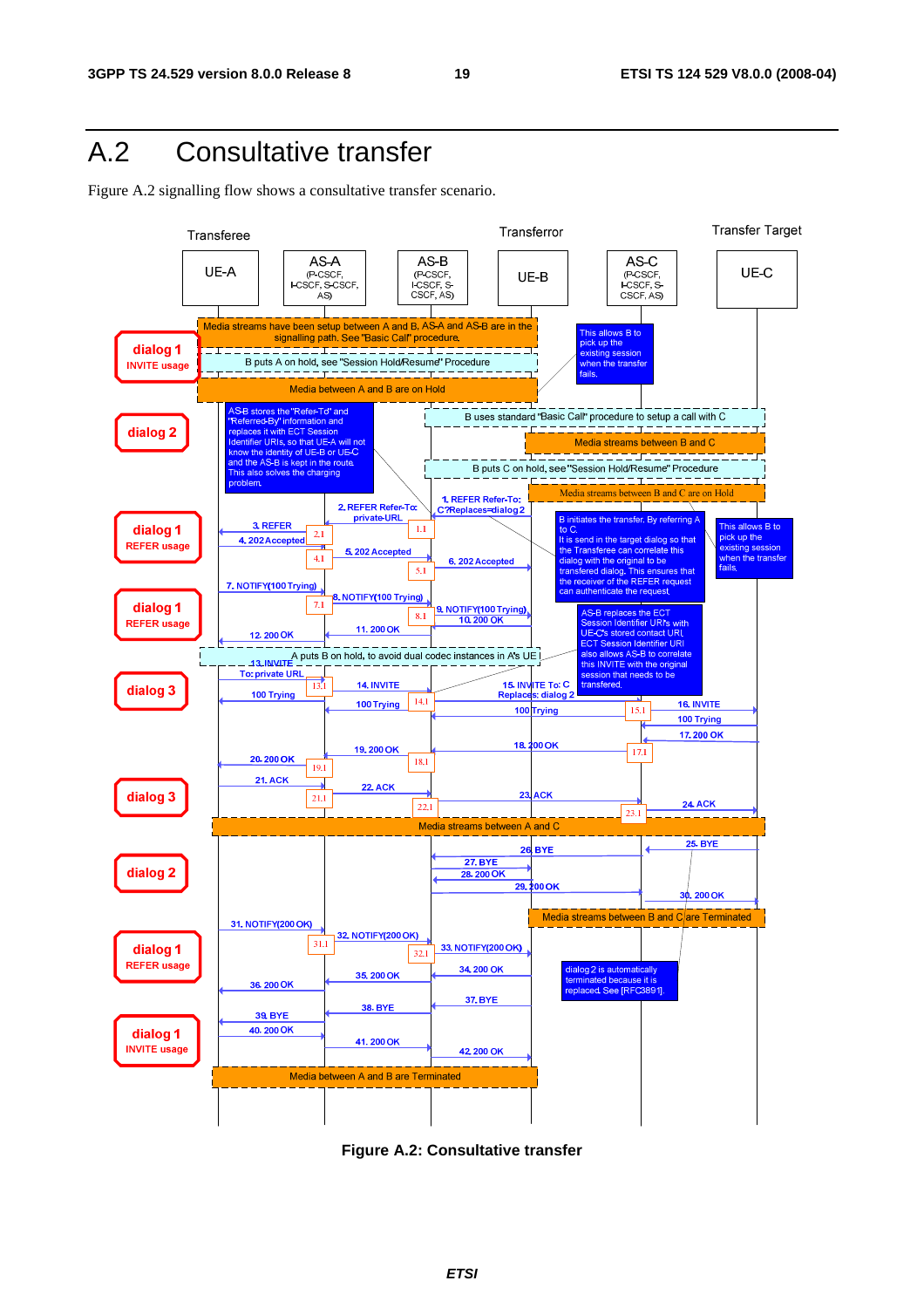- 1. A multimedia session exists between A-B and between B-C. B initiates transfer A to C, by sending REFER method To: UE-A GRUU with the Refer-To: UE-C?Replaces=dialog2&Require=replaces, Referred-By: UE-B. The REFER reuses the dialog that exists from A-B.
- 1.1 Upon reception of the REFER operation AS-B must check whether there is no outgoing call barring active from B to C. Because B is charged for the call from B-C when A is referred to C, when outgoing call barring is active from B-C the REFER is rejected.

AS-B checks whether B is allowed to transfer calls, if it is allowed to transfer the call then AS-B generates an ECT Session Identifier URI, addressed to itself, with the new destination information and billing information that will be needed for the new session. It replaces the Refer-To value with the ECT Session Identifier URI. This ensures that AS-B will remain in the loop.

- 2. The REFER to method is sent on to AS-A.
- 2.1 AS-A checks whether it is allowed to transfer A.
- 3. Refer is sent on to A by AS-A.
- 4.1, 7.1, 31.1 AS-A can use result messages and notifications caused by REFER to track success of REFER and take appropriate actions. The AS-A can ensure that header fields that where replaced with other content are recreated with the original content on the way back.
- 5.1, 8.1, 32.1 AS-B can use this to track success of REFER and take appropriate actions. The AS-B can ensure that header fields that where replaced with other content are recreated with the original content on the way back.
- 13. UE-A initiates a new session by sending an INVITE to AS-B's ECT Session Identifier URI (which represents UE-C).
- 13.1 AS-A checks whether A is allowed to use the Replace extension and routes the INVITE to AS-B using the AS-B's ECT Session Identifier URI using normal SIP routing procedures. Normal charging from A to B applies.
- 14.1 Upon receiving the INVITE to the ECT Session Identifier URI that was inserted by the AS-B, the AS-B replaces the Request URI and creates an INVITE targeted towards UE-C. Further AS-B inserts a Replaces header field with the value of the Replaces parameter of the stored transfer Target URI if it is available, which will allow the new session to take the place of the existing session between B and C. In this scenario it can be assumed that there is no active outgoing call barring towards UE-C, because UE-B was able to setup a call to UE-C in the first place. However when there was no

consultation call to UE-C, there is an issue but this is solved at the initial reception of the REFER from UE-C and not at this stage.

The INVITE is forwarded to UE-C using normal routing procedures.

- 15.1, 17.1 Normal terminating services apply for UE-C. The call will be treated as a call from A-C regarding call policies. AS-C checks whether the Replace mechanism is used.
- 19.1 AS-A. Normal response handling applies.
- 21.1 **AS-A.** Normal ACK handling applies.
- 22.1 AS-B replaces all codified values and the ECT Session Identifier URI with stored values.
- 25. UE-C terminates dialog 2 as consequence of normal Replace procedures according to RFC 3891 [4].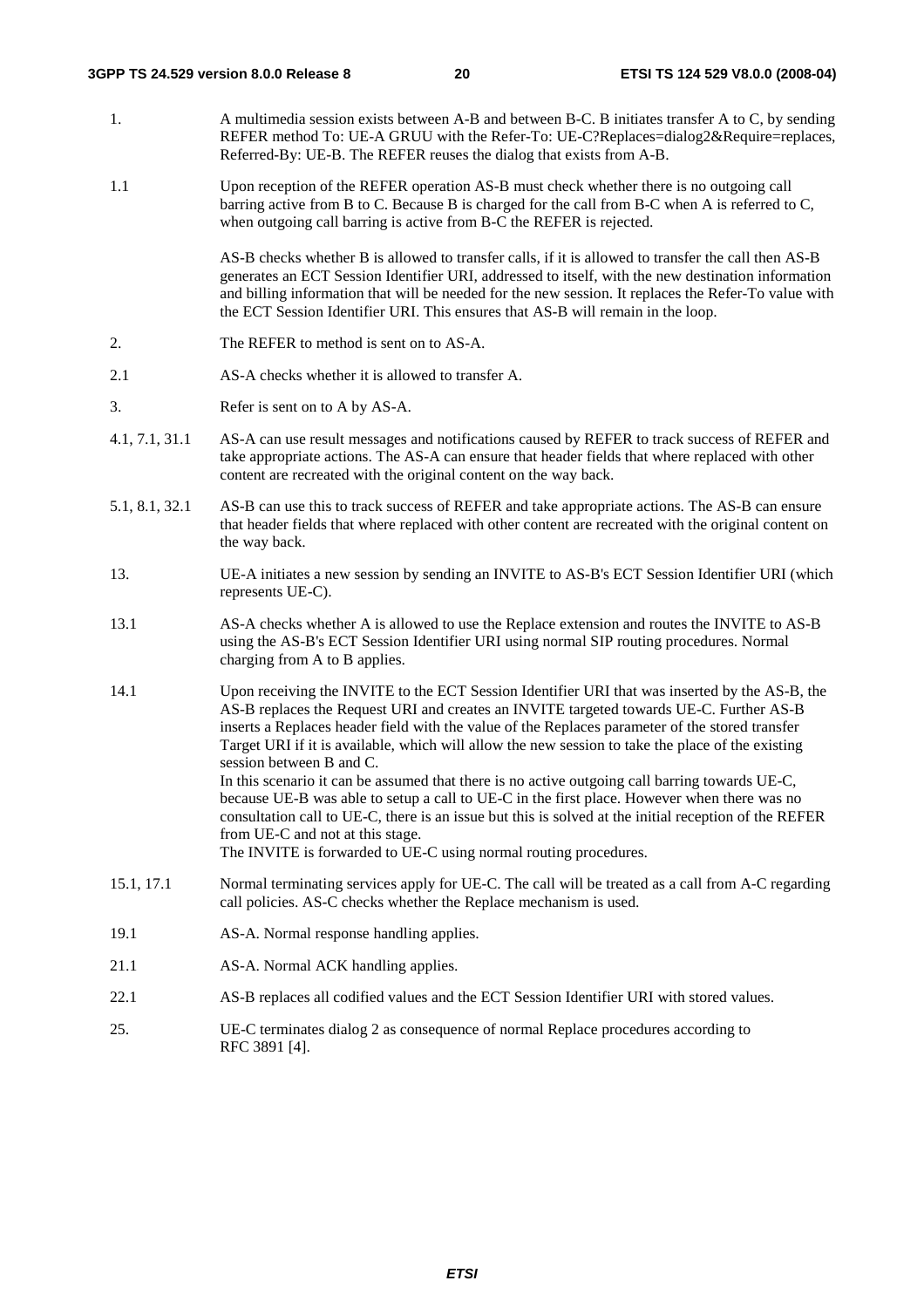# Annex B (informative): Example of filter criteria

# B.1 Example of filter criteria for ECT

This annex provides an example of a filter criterion that triggers SIP requests that are subject to initial filter criteria evaluation.

When the initial request matches the conditions of the next unexecuted IFC rule for the served user which points to the ECT service, the communication is forwarded to the AS.

An example of an Initial Filter Criteria (IFC) Trigger Point configurations under the assumption that the ECT service is a standalone service that can be invoked by a very specific trigger point active at the destination S-CSCF:

Method="INVITE".

NOTE 1: The coding of the Initial Filter Criteria is described in TS 183 033 [7].

NOTE 2: When the REFER is sent on an existing dialog, no IFC processing will be performed, because this is a subsequent request on an existing dialog. It follows that when this scenario has to be supported, that then all signalling has to traverse through the AS.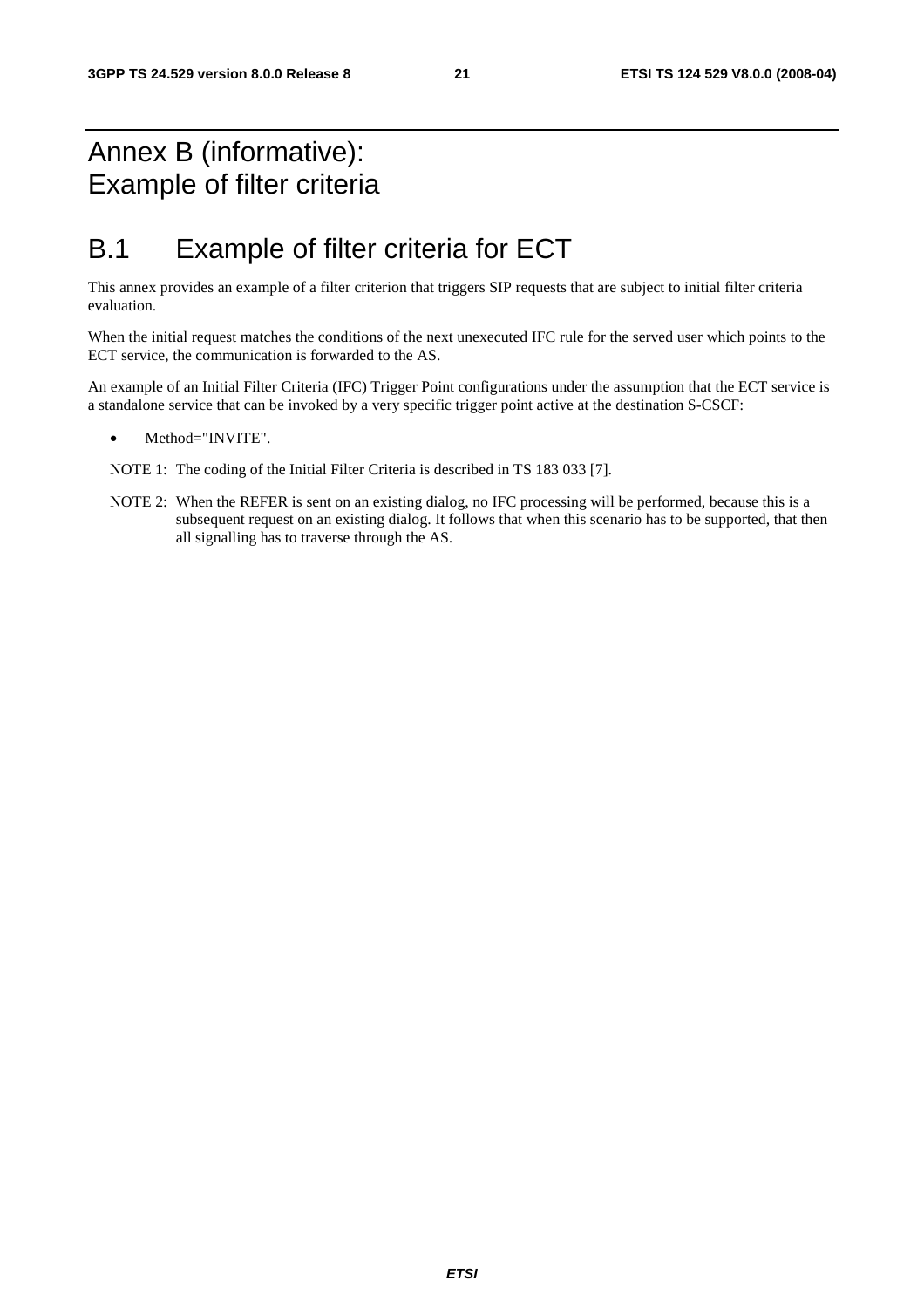# Annex C (informative): Example charging model

# C.1 Example of B REFER's A to C

This scenario is added to show that the solution presented in the present document is able to support classical charging models. Assumption in this scenario is that A originated the original call and is thus charged for the initial A-B communication.



#### **Table C.1**

| <b>Initial Session Initiated By</b> | <b>Initial Session A-B</b> | <b>Transferred Session</b><br><b>Transfer Target C</b> |
|-------------------------------------|----------------------------|--------------------------------------------------------|
| <b>A</b> =Transferee                | Transferee (A): A-B        | <b>Transferee (A): A-B</b><br>Transferor (B): B-C      |
| A=Transferor                        | Transferor (A): A-B        | Transferor (A): A-B<br>Transferor (A): A-C             |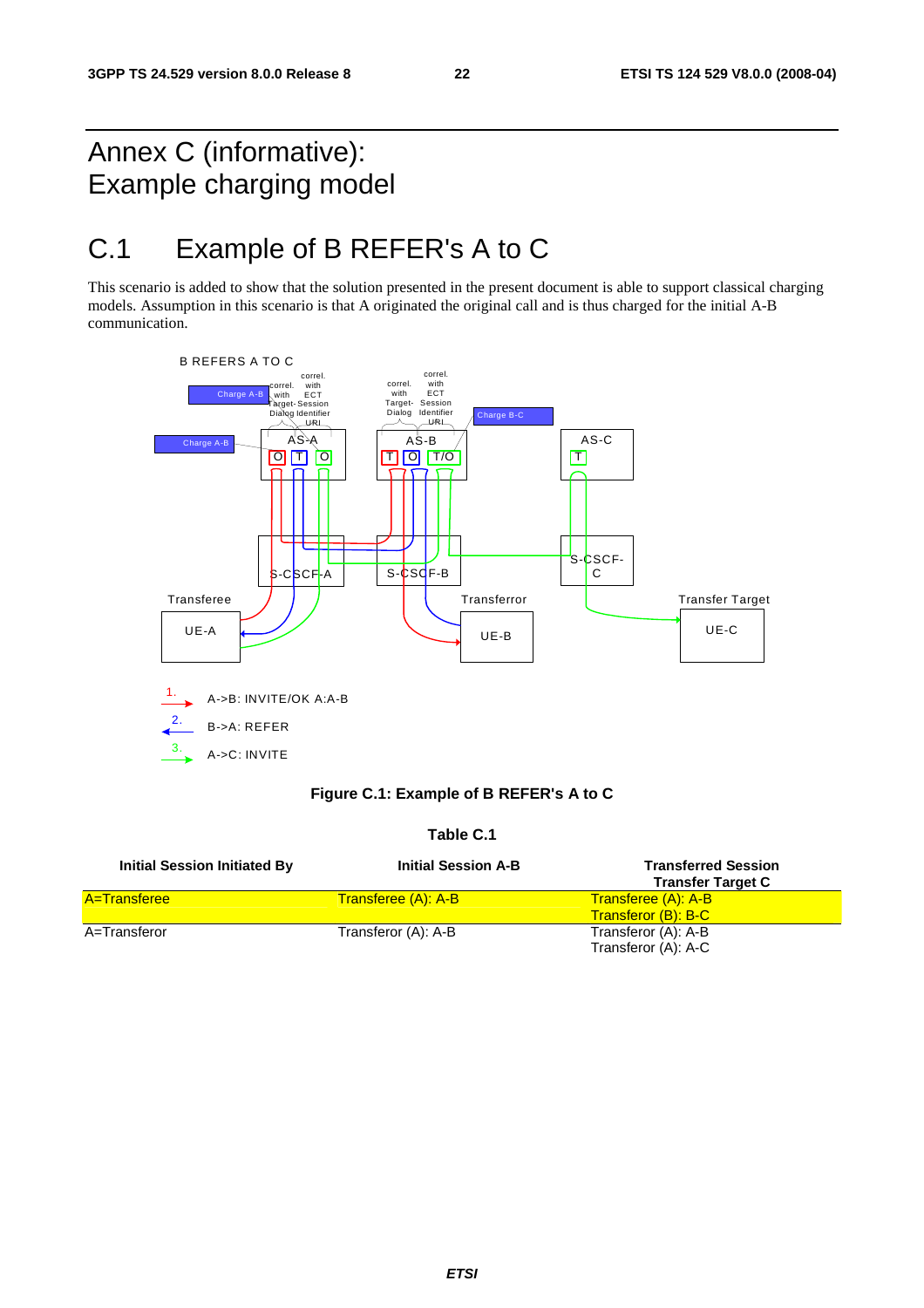# C.2 Example of A REFER's B to C

This scenario is added to show that the solution presented in the present document is able to support classical charging models. Assumption in this scenario is that A originated the original call and is thus charged for initial A-B communication.



#### **Figure C.2: Example of a REFER's B to C**

**Table C.2** 

| <b>Initial Session Initiated By</b> | <b>Initial Session A-B</b> | <b>Transferred Session</b>   |
|-------------------------------------|----------------------------|------------------------------|
|                                     |                            | <b>Transfer Target C</b>     |
| <b>A</b> =Transferee                | Transferee (A): A-B        | Transferee (A): A-B          |
|                                     |                            | Transferor (B): B-C          |
| <b>A</b> =Transferor                | <b>Transferor (A): A-B</b> | Transferor (A): A-B          |
|                                     |                            | <u>  Transferor (A): A-C</u> |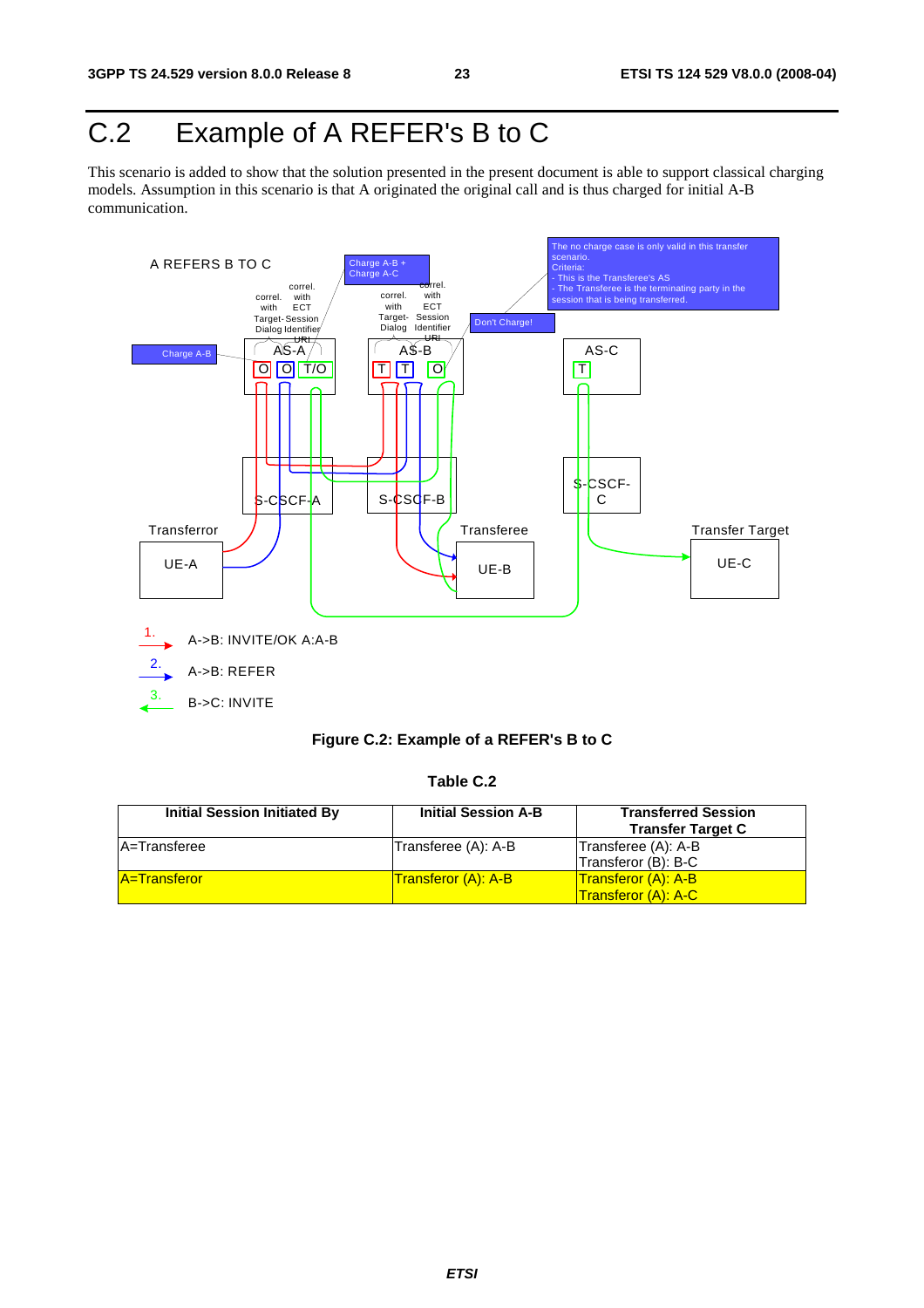# Annex D (informative): Bibliography

ETSI ETS 300 367: "Integrated Services Digital Network (ISDN); Explicit Call transfer (ECT) supplementary service; Service description".

ETSI TS 181 002: "Telecommunications and Internet converged Services and Protocols for Advanced Networking (TISPAN); Multimedia Telephony with PSTN/ISDN simulation services".

ETSI TS 181 006: "Service and Capabilities Requirements for TISPAN NGN; Release 1".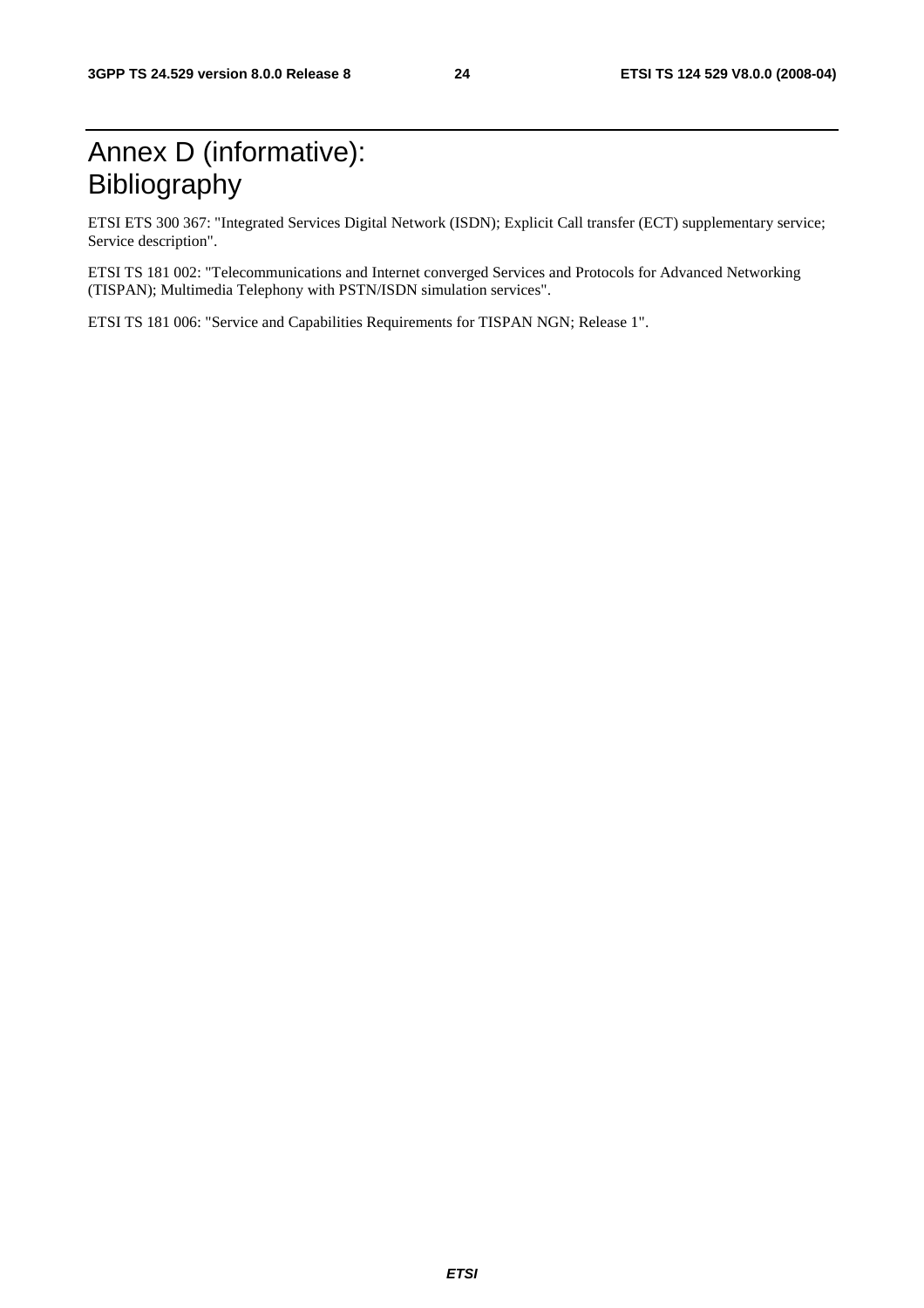# Annex E (informative): Change history

|       | <b>TISPAN # TISPAN Doc.</b> | <b>CR</b> | Subject/Comment                        |
|-------|-----------------------------|-----------|----------------------------------------|
| 13bis | 13bTD183r2                  | 001       |                                        |
| 13bis | 13bTD185r2                  | 002       |                                        |
| 13ter | 13tTD058r1                  | 003       |                                        |
| 13ter | 13tTD059r1                  | 004       |                                        |
| 14bis | 14bTD157r1                  | 005       |                                        |
| 14ter | 14tTD376r1                  | 006       | Amendments on ECT                      |
| 14ter | 14tTD377r1                  | 007       | <b>Clarifications on Transferor AS</b> |
| 14ter | 14tTD378r1                  | 008       |                                        |
| 14ter | 14tTD379r1                  | 009       |                                        |
| 14ter | 14tTD380r1                  | 010       |                                        |
| 15bis | 15bTD109r4                  | 011       |                                        |
| 15bis | 15bTD274r2                  | 012       |                                        |
| 15bis | 15bT275r4                   | 013       |                                        |
| WG3   | WG3TD075r5                  | 014       |                                        |
| WG3   | WG3TD120r1                  | 015       |                                        |

| <b>Change history</b> |             |           |            |  |                                                                      |      |            |
|-----------------------|-------------|-----------|------------|--|----------------------------------------------------------------------|------|------------|
| <b>Date</b>           | <b>TSG#</b> | TSG Doc.  | <b>ICR</b> |  | <b>Rev Subject/Comment</b>                                           | lOld | <b>New</b> |
| 2008-01               |             |           |            |  | Publication as ETSI TS 183 029                                       |      | 2.5.0      |
| 2008-01               |             |           |            |  | Conversion to 3GPP TS 24.529                                         |      | 2.5.1      |
| 2008-03               | CT#39       | CP-080098 |            |  | <b>IBased on the decision in CT#39 version 8.0.0 created by MCC.</b> | 2.5. | 8.0.0      |